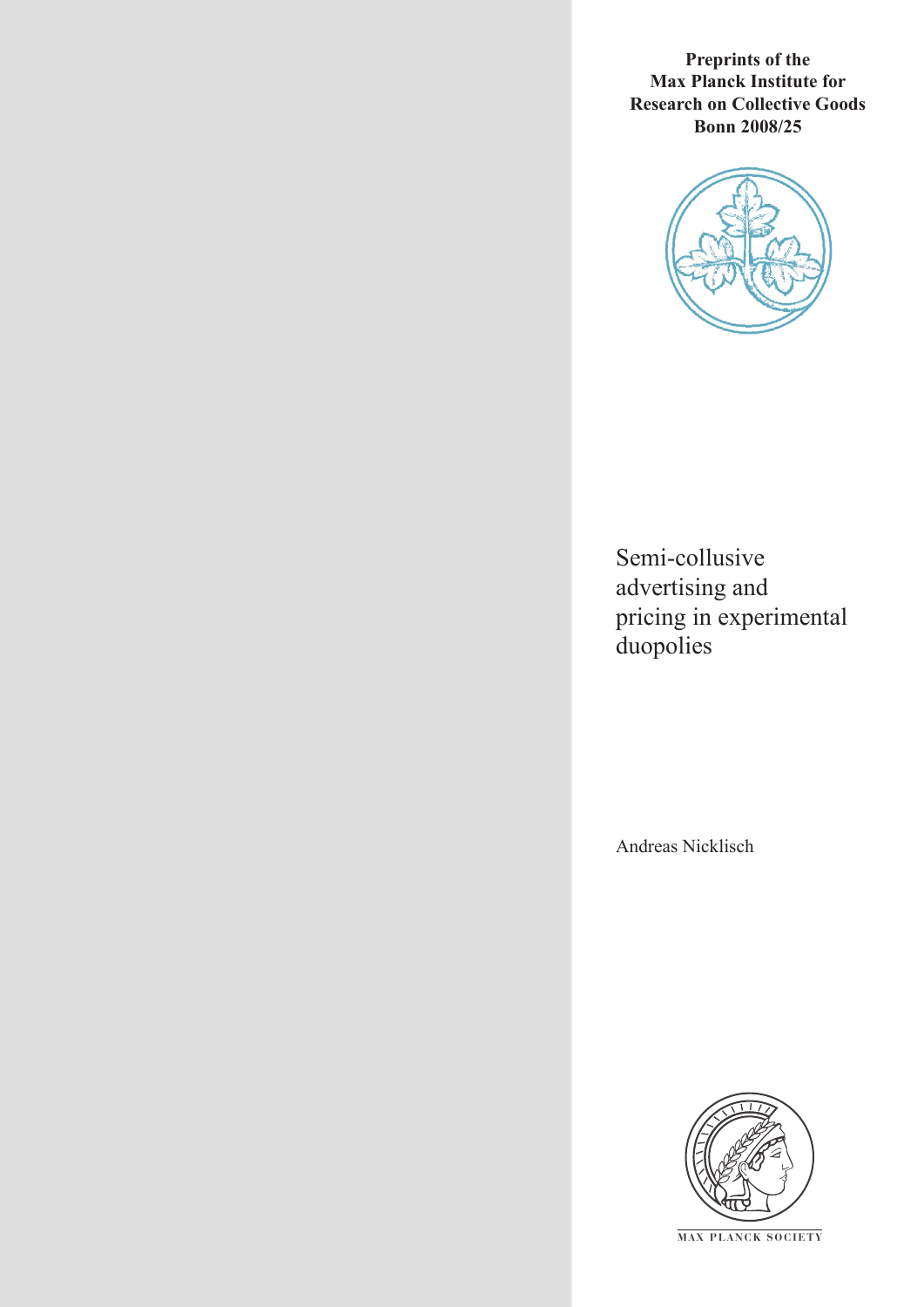

# **Semi-collusive advertising and pricing in experimental duopolies**

Andreas Nicklisch

June 2008

Max Planck Institute for Research on Collective Goods, Kurt-Schumacher-Str. 10, D-53113 Bonn http://www.coll.mpg.de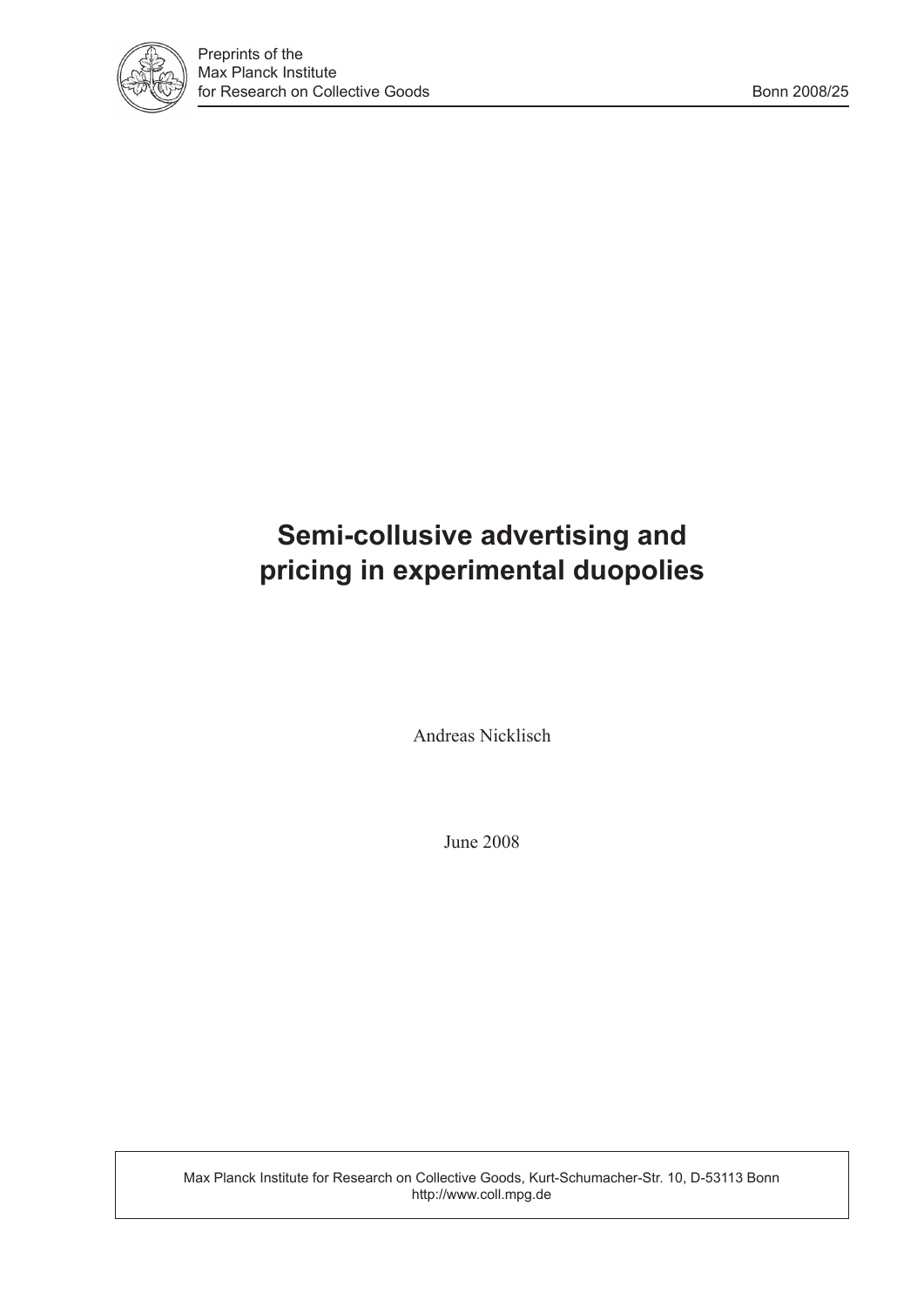# Semi-collusive advertising and pricing in experimental duopolies<sup>∗</sup>

Andreas Nicklisch†

#### Abstract

This article tests experimentally whether a high degree of collusion on advertisement expenditures facilitate tacit price collusion in duopoly markets. Two environments are tested, in which the size of the spillover between advertising expenditures is varied. The results show that the competitiveness of advertising and prices are significantly higher when the advertising spillover is higher than the price spillover than when advertising spillover is lower than the price spillover. In the second environment, a higher degree of advertising collusion leads for experienced players to a higher degree of price collusion. In the first environment, players behave at most semi-collusively, that is, if at all, they collude on advertising, but compete over prices.

Keywords: Advertising, duopoly competition, experimental economics, price collusion, semi-collusive markets [JEL] D43, L13, M37

<sup>∗</sup>The author would like to thank Christoph Engel and Hans-Theo Normann for helpful comments.

<sup>†</sup>Max Planck Institute for Research on Collective Goods, Kurt-Schumacher-Straße 10, D-53113 Bonn, Germany; email nicklisch@coll.mpg.de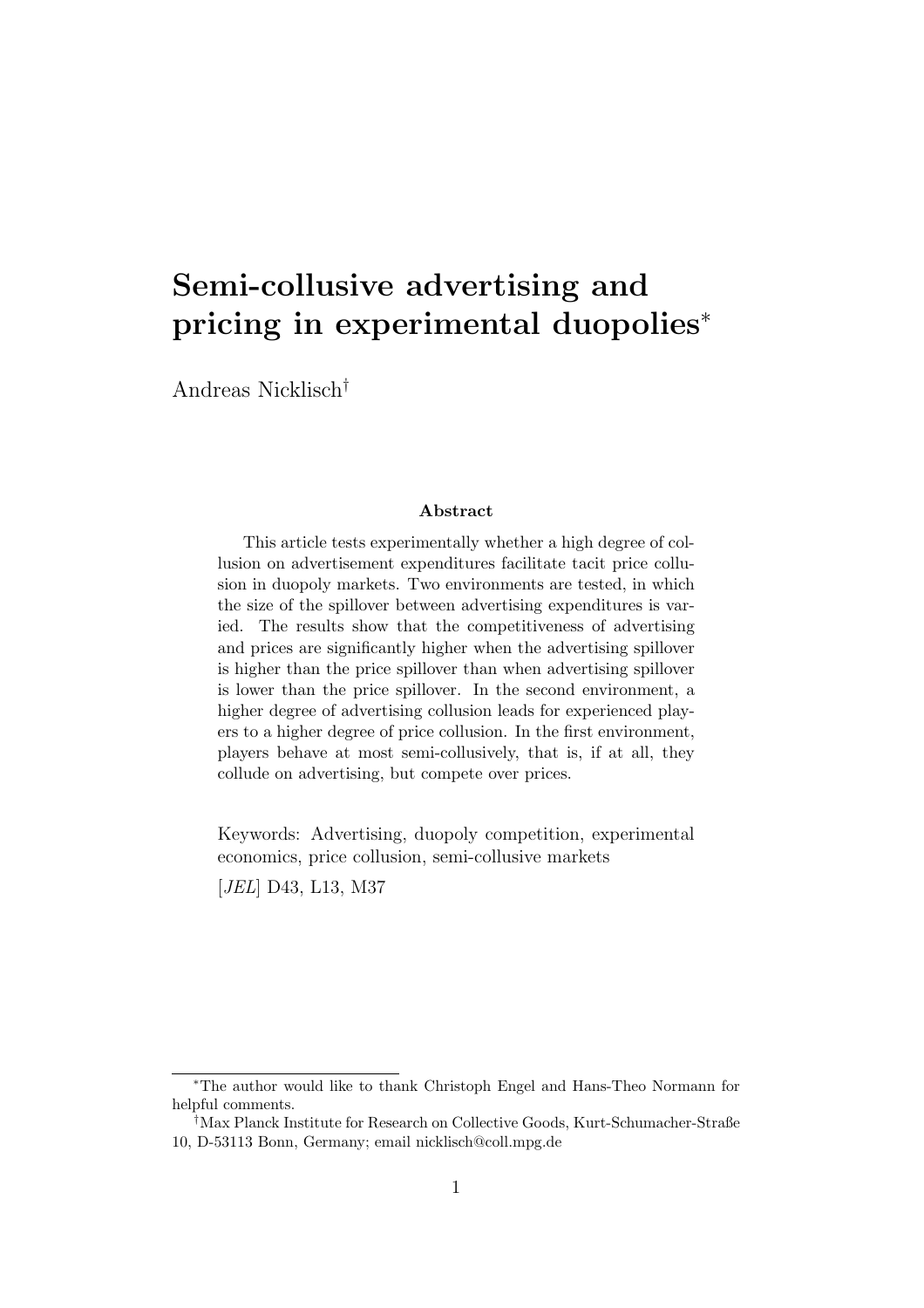### 1 Introduction

This article analyzes the relation between two important issues of industrial organizations, advertising decisions and tacit collusion. Particularly, I will investigate whether a high degree of collusion on advertising expenditures facilitates tacit price collusion. My concern about this issue is that advertising expenditures may be used to signal firms' intentions with respect to the competitiveness of prices. For this purpose, a simple experimental setup is developed which allows to test this question.

The effect of advertising for price or quantity competition has been subject to well-established literature (e.g., Comanor & Wilson, 1979). The main discussion has been attributed to the question whether advertising increases or decreases the concentration of markets, that is, whether advertisements offer differentiation opportunities for products of new market entrants (e.g., Nelson, 1974, Klein & Leffler, 1981), or whether established brands create market entry barriers (e.g., Cubbin, 1981, Schmalensee, 1981, 1983). Following the seminal articles by Salop and Stiglitz (1977) and Varian (1980), contemporary studies focus on the relation between advertising and price dispersion on markets for homogeneous goods (e.g., Baye & Morgan, 2001, Iyer & Pazgal, 2003). Pricing is examined when firms can advertise them at a high cost on markets with two types of customer, informed customers who buy at the cheapest price and naive customers who choose the product randomly. Here, the analysis reveals that firms optimally mix the provision and non-provision of information on prices. Indeed, experimental studies by Morgan, Orzen and Sefton (2006a, 2006b) find price dispersion for homogeneous products, when firms can advertise their prices. However, the frequency with which they choose to advertise is higher than predicted, resulting in advertising strategies that are too aggressive.

I consider a setting where firms decide on advertising and prices sequentially; firms do not advertise the products' prices, but run some kind of promotion campaign. Knowing the entire vector of advertising choices, they decide on prices. Hence, firms can impede competition in two dimensions, advertising and prices. Along both dimensions, firms may collude, that is, they increase advertising expenditures (prices) such that they jointly maximize their profit. Moreover, the advertising decision can be considered as a commitment device indicating an attempt to collude on prices. The issue of tacit collusion has been a major field for experimental industrial organization (see the survey article by Holt, 1995, and Huck, Normann & Oechssler, 2004, Engel, 2007, for a contemporary overview) offering ample evidence (Selten & Stöcker, 1986) of stable cooperation even in the case of a known finite number of interactions. Despite the lack of precise empirical data on price collusion,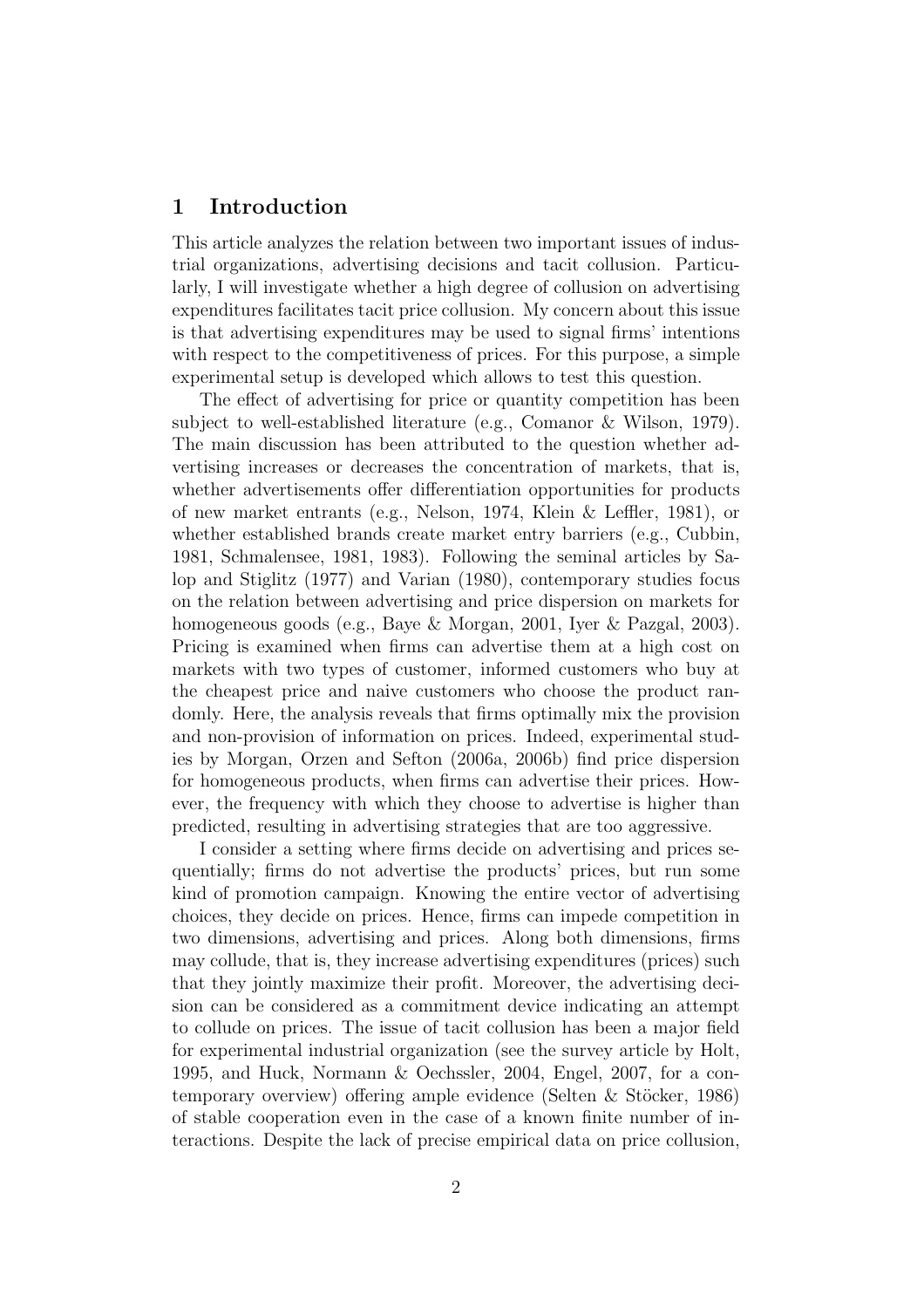the experimental method offers the additional advantage of control for a certain aspect that facilitates or impedes collusion. Previous examples analyze the effect of cheap talk communication on cooperation rates (e.g., Holt & Davis, 1990, and Cason & Davis, 1995) or the impact of firm mergers on cooperation rates (e.g., Fonseca & Normann, 2008). Overall, Bertrand price competition tends to induce a higher degree of collusion than Cournot quantity competition (Suetens & Potters, 2007). Closely related to my study are recent laboratory experiments that explore whether cooperative research and development expenditures leads to price collusion (e.g., Suetens, 2007). They test a standardized version of the two-stage model of d'Aspremont and Jacquemin (1988) and Kamien et al. (1992), where two firms compete over prices and sell differentiated products. The degree of price collusion is compared between a treatment, where duopolists form binding contracts over research and development expenditures – which reduce production costs – and a treatment where no contracts could be formed. Results indicate that the degree of price collusion is significantly higher when contracts are formed than when no contracts have been formed and when no contracts could be formed.

In this paper I will apply a modified version of the two-stage model of d'Aspremont and Jacquemin (1988) to investigate the relation between pricing decisions and advertisement decisions. Firms competing for differentiated products run promotion campaigns. Advertising expenditures of one firm increases the demand for its own as well as for competing products. Thus, unlike earlier experimental studies on the effect of capacity commitments on price setting (e.g., Davis, 1999, Muren, 2000, Anderhub et al., 2003), there is a "double" spillover effect in my setting: first in terms of prices (i.e., increasing the own price increases the demand for the opponent's product), and second in advertising expenditures (i.e., increasing own expenditures increases the demand for the product of the opponent). Treatment conditions will vary the size of the spillover effect for advertising expenditures (henceforth denoted as investments). It is important to stress an important difference between pricing decisions and investment decisions. Between each investment decision, firms will be allowed to adjust prices for several periods. Therefore, I will denote them as price changes within a promotion campaign. Particularly, in the experiment, within each promotion campaign, firms simultaneously decide for five consecutive periods on prices. This allows us to analyze the degree of price collusion at the beginning, in the middle and at the end of a promotion campaign. Notice that the setting does not enable firms to communicate or to form contracts on investments; today, cooperative advertising of firms is the rare exception.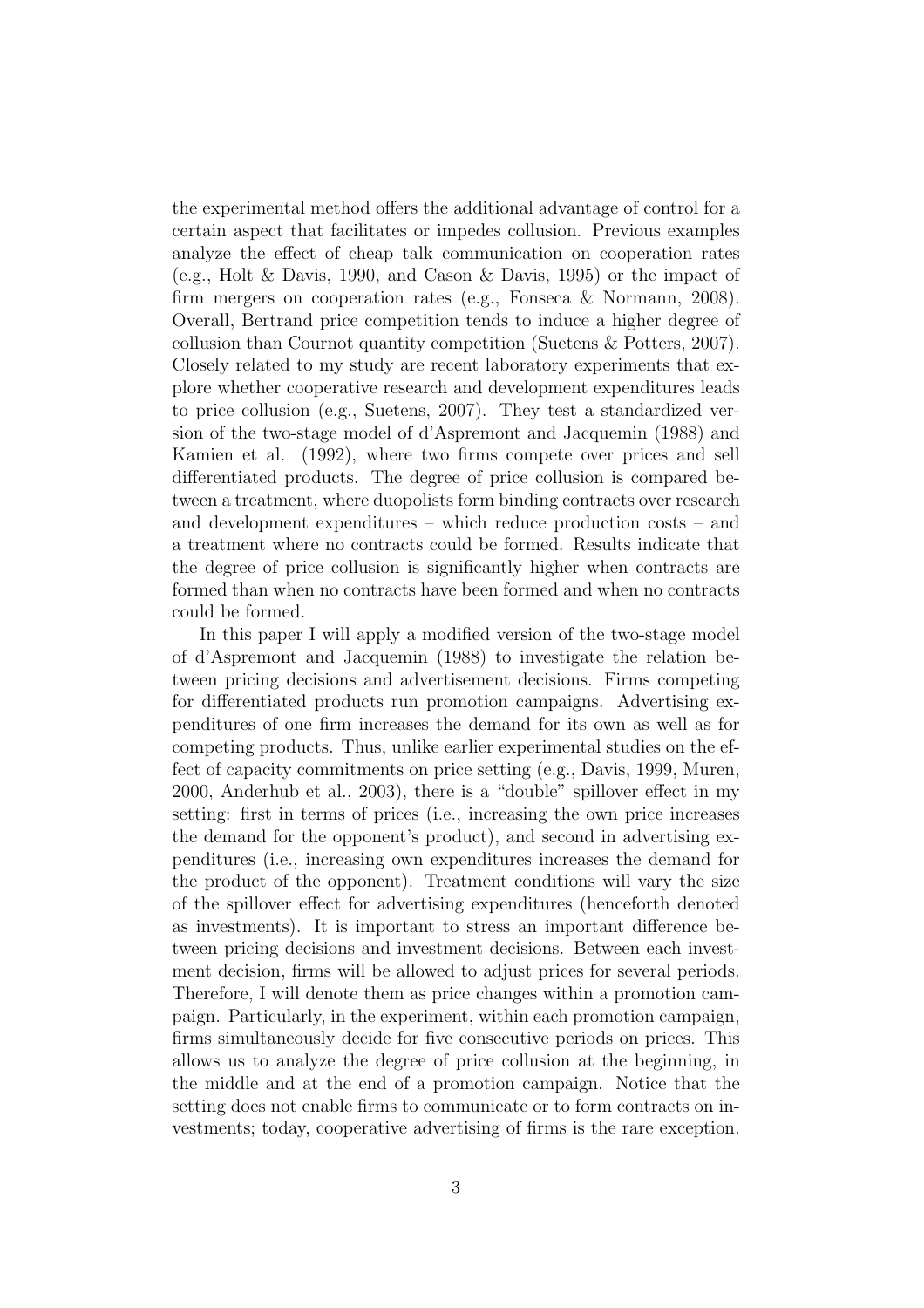Thus my setting will measure the "pure" relation between the degree of price collusion and the degree of investment collusion.

The experimental results are two-fold. In the environment, where the size of the investment spillovers is lower than the size of the price spillovers, a higher degree of investment collusion facilitates price collusion for experienced players (i.e., in later periods of the experiment). Furthermore, collusion is built up subsequently over the promotion campaign, that is, a higher degree of price collusion is induced by a higher degree of investment collusion in the middle and at the end, but not at the the beginning of the promotion campaign. On the contrary, in the environment, where the size of the investment spillovers is higher than the size of the price spillovers, a higher degree of investment collusion negatively influences the degree of price collusion. If at all, players behave semi-collusively, that is, they collude on advertising expenditures, but compete in prices. Compared with the environment where investment spillovers are high, the overall degree of collusion for both variables is higher when investment spillovers are low.

The remainder of the article is organized as follows: Section 2 introduces the theoretical model. Section 3 reports the experimental setting and discusses research hypotheses. Section 4 describes the results of the series of laboratory experiments. Finally, Section 5 concludes the article.

#### 2 The model

As the theoretical benchmark for my experiment serves an adaptation of the duopoly market for differentiated products applied by Suetens (2007). Selling differentiated products, two firms compete over prices for a finite number of periods,  $t = 1, \ldots T$ . Firm i and its competitor  $-i$ choose prices simultaneously facing the following linear demand curve:

$$
q_i^t(p_i^t, p_{-i}^t) = max\{A_i^t - p_i^t + \alpha p_{-i}^t, 0\},\tag{1}
$$

where  $p_i^t$  denotes the price of firm i in period t,  $p_{-i}^t$  the competitor's price in period t, and  $\alpha$  the degree of price spillovers,  $0 < \alpha < 1$ . The variable  $A_i^t$  denotes *i*'s market size in period *t*. It is assumed that firms can invest in advertising activities which increase their market size, as well as their competitor's. Let  $m_i^t$   $(m_{-i}^t)$  denote firm *i*'s investment (the competitor's investment) in period  $t$  and  $A_0$  the initial market size, then i's market size is defined as

$$
A_i^t = A_0 + m_i^t + \beta m_{-i}^t,\tag{2}
$$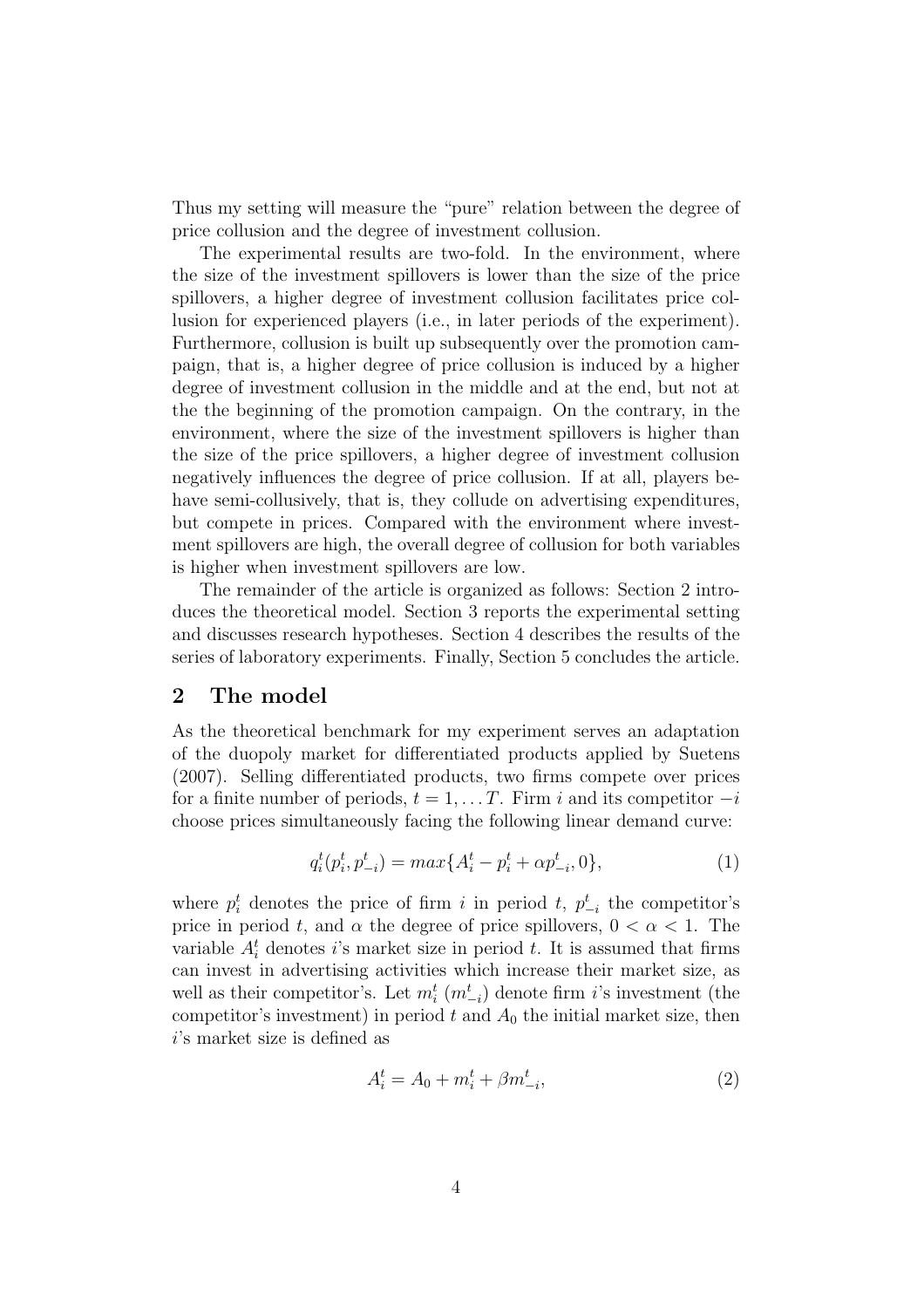where  $\beta$ ,  $0 < \beta < 1$ , characterizes the degree of investment spillovers between the product of i and  $-i$ .<sup>1</sup> Thus, advertisements of firm i also increase the market size for firm  $-i$ 's product, and vice versa. Importantly, firms' decisions are restricted such that they are not allowed to change  $m_i^t$  for a fixed number of periods, w. After each decision on investments, firms make  $w$  price decisions where the investment remains unchanged, that is,  $m_i^t = m_i^{t+1} = \ldots = m_i^{t+w}$  for  $t = 1, w + 1, 2w + 1, \ldots$ Therefore, I will denote investment decisions as promotion campaigns lasting for several periods.

With respect to firms' payoffs, I assume that firms have a linear production cost function and a quadratic cost function for advertising. Replacing the quantities by the demand function yields for firm  $i$  in period  $t$  the following profit:

$$
\pi_i^t = (A_i^t - p_i^t + \alpha p_{-i}^t)(p_i^t - c) - k(m_i^t)^2,\tag{3}
$$

where c denotes the marginal cost for production and  $k$  the cost parameter for investments, respectively.<sup>2</sup>

Firms play a two-stage game. In the first stage, they simultaneously choose investments and then, knowing the vector of investment choices, they simultaneously set their prices. Let us solve the game by backward induction. For given investments, both firms will choose prices according to their best reply function. This will lead to the subgame perfect Nash equilibrium for prices in each price-setting period. Partial derivation of the profit with respect to prices of firm i and firm  $-i$  yields an equilibrium price<sup>3</sup>  $p<sup>N</sup>$  that equals

$$
p^{N} = \frac{2}{4 - \alpha^{2}} (A_{i}^{t} + c) + \frac{\alpha}{4 - \alpha^{2}} (A_{-i}^{t} + c).
$$
 (4)

Likewise, both firms will choose investments according to their best reply function anticipating optimal behavior of their competitors. Substitution the price in the profit function (3) with the equilibrium price according to equation (4), and maximization with respect to investments leads to the symmetric subgame perfect Nash equilibrium for investments  $m<sup>N</sup>$ that equals in each investment-setting period

$$
m^N = \frac{\mu_1 + \mu_2}{\mu_1^2 - \mu_2^2} \frac{A_0(2+\alpha) - c(2-\alpha-\alpha^2)}{4-\alpha^2},
$$
\n(5)

 $^{2}A_{0} > c \geq 0$  and  $k \geq \max(1, \frac{(1+\beta)^{2}}{4(1-\alpha)})$  $\frac{(1+\beta)^2}{4(1-\alpha)}$ ).

<sup>&</sup>lt;sup>1</sup>Notice that I model two complementary investments. For an analysis of substitutive investments, see, e.g., Nagel & Vriend (1999).

<sup>&</sup>lt;sup>3</sup>Notice that the subgame perfect equilibrium allows asymmetric prices if investments are asymmetric. However, if both players simultaneously optimize investments, the subgame perfect Nash equilibrium yields symmetric investments, and, consequently, leads to a symmetric subgame perfect Nash equilibrium price.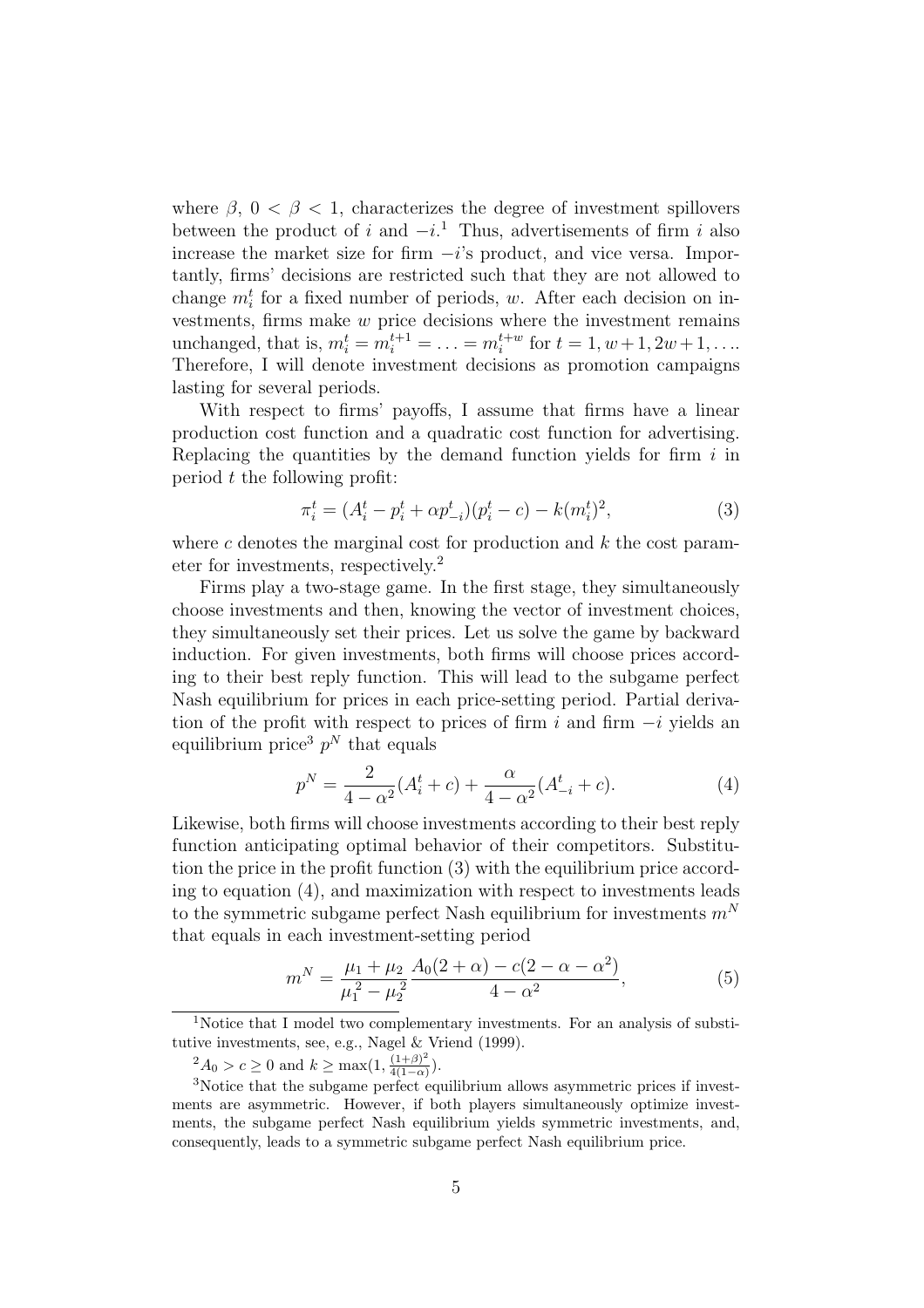where  $\mu_1 = 2k - \frac{2+\alpha\beta}{4-\alpha^2}$  $\frac{2+\alpha\beta}{4-\alpha^2}$ , and  $\mu_2 = \frac{2\beta+\alpha}{4-\alpha^2}$  $\frac{2\beta+\alpha}{4-\alpha^2}.$ 

A second benchmark solution is offered by prices and investments that jointly maximize the profit of both firms. Although experiments frequently observe some degree of price collusion, this benchmark is not an equilibrium in the strict game-theoretic sense, since firms interact for a finite number of periods. Assuming that firms collude in price setting, partial derivation of the joined profit function of firm i and firm  $-i$  with respect to prices yields

$$
p^C = \frac{A_i^t + (1 - \alpha)c}{2 - 2\alpha}.
$$
\n<sup>(6)</sup>

If firms expect to collude in the w price-setting periods, they replace the price in the profit function (3) with collusive price according to equation (6). Maximizing the sum of both profit functions with respect to investments leads then to the collusive investments  $m<sup>C</sup>$  that equals in each investment-setting period

$$
m^{C} = \frac{(1+\beta)(A_0 + \alpha c - c)}{4k(1-\alpha) - (1+\beta)^2}.
$$
 (7)

Both the subgame perfect Nash equilibrium in prices/investments and collusive pricing/investing describe two extreme points in the priceinvestment space. One alternative that has been frequently discussed in the literature, are semi-collusive markets (e.g., Fershtman & Muller, 1986, Kamien et al., 1992). Here, firms cooperate in one dimension, for instance research or advertising expenditures, while they compete in another dimension, typically prices. Applying this idea to a semi-collusive market where firms compete in prices but collude on investments requires that I introduce the price  $p^N$  in the profit function (3). Maximization of the sum of both profit functions with respect to investments leads to the semi-collusive investment level,  $m<sup>S</sup>$ , that equals

$$
m^{S} = \frac{(2\mu_{3} - \frac{2(1-\alpha)\mu_{3}^{2}}{1+\beta})(A_{0} + c) - \alpha c}{2k + 2(1-\alpha)\mu_{3}^{2} - 2(1+\beta)\mu_{3}}
$$
(8)

for  $\mu_3 = \frac{1+\beta}{2-\alpha}$  $\frac{1+\beta}{2-\alpha}$ .

Summarizing the results, one obtains  $p^C > p^N$  and  $m^C > m^S > m^N$ .

### 3 Hypotheses and experimental procedure

For the experiment, the parameter values of the model are specified as  $c = 1, k = 2, A_0 = 6, T = 60, \text{ and } w = 5.$  Therefore, a promotion campaign lasts for five periods, while players decide twelve times on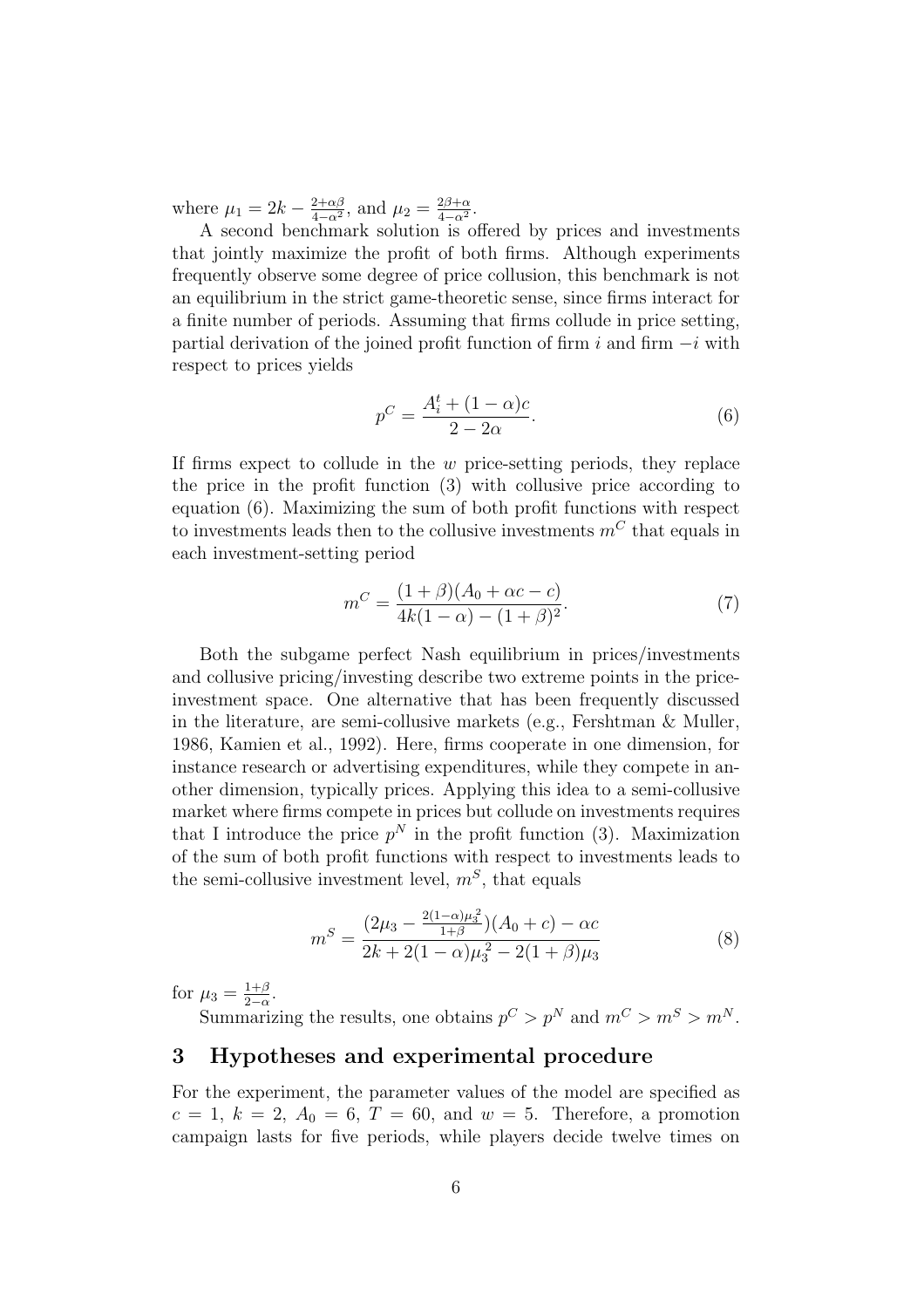Table 1: Theoretical benchmarks for prices and investments

|                                                                 | $m^N$ $m^S$ $m^C$ $p^N$ $p^C$ |  |  |
|-----------------------------------------------------------------|-------------------------------|--|--|
| LOW 1.17 2.49 3.09 5.68 10.52<br>HIGH 1.28 5.68 8.42 6.12 20.82 |                               |  |  |

investments. With respect to spillover effects, I introduce two treatment condition denoted as low and high. In both settings, the degree of price spillover remains constant at  $\alpha = 0.5$ . In the LOW condition  $\beta =$ 0.3, that is, the investment spillover is weaker than the price spillover, whereas, in the HIGH condition, the investment spillover  $\beta = 0.7$ , that is, the investment spillover is higher than the price spillover.

The theoretical analysis shows that higher investment spillover increases the incentives for collusion considerably, while changing the Nash equilibria only slightly (i.e.,  $\frac{\partial m^N}{\partial \beta} < \frac{\partial m^C}{\partial \beta}$ ). Particularly, given the experimental parameters,  $m^C$  increases from 3.09 (LOW) to 8.42 (HIGH), whereas  $m^N$  increases from 1.17 (LOW) to 1.28 (HIGH). Accordingly, profits for collusion are more than doubled (from 26.2 to 54.5), but remain approximately the same for the subgame perfect Nash equilibrium (19.2 versus 22.9). All theoretical benchmarks for prices and investments corresponding to the parameter values are reported in Table 1. Notice that empirical studies challenge the theoretical results. Research on investments in product- or process-enhancing technology has found that the degree of cooperation decreases when investment spillovers are high (e.g., Cassiman & Veugelers, 2002, Kaiser, 2002). Interpreting advertising expenditures as product-enhancing technology, one can speculate that decreasing (financial) incentives facilitates a higher degree of investment collusion under experimental conditions. To resolve the conjecture I will test the following hypothesis.

 $H_1$ : The degree of investment collusion is higher in the HIGH than in the LOW condition.

In order to explore the influence between the degree of investment collusion and the degree of price collusion, I will define two measures for collusion. The degree of investment collusion of player  $i$  in period  $t$  is defined as

$$
\kappa_i^t := \frac{\tilde{m}_i^t - m^N}{m^C - m^N},\tag{9}
$$

where  $\tilde{m}_i^t$  denotes the experimentally observed investment of player i in period t. Note that  $\kappa_i^t = 0$  indicates  $\tilde{m}_i^t = m^N$  and  $\kappa_i^t = 1$  indicates  $\tilde{m}_i^t = m^C.$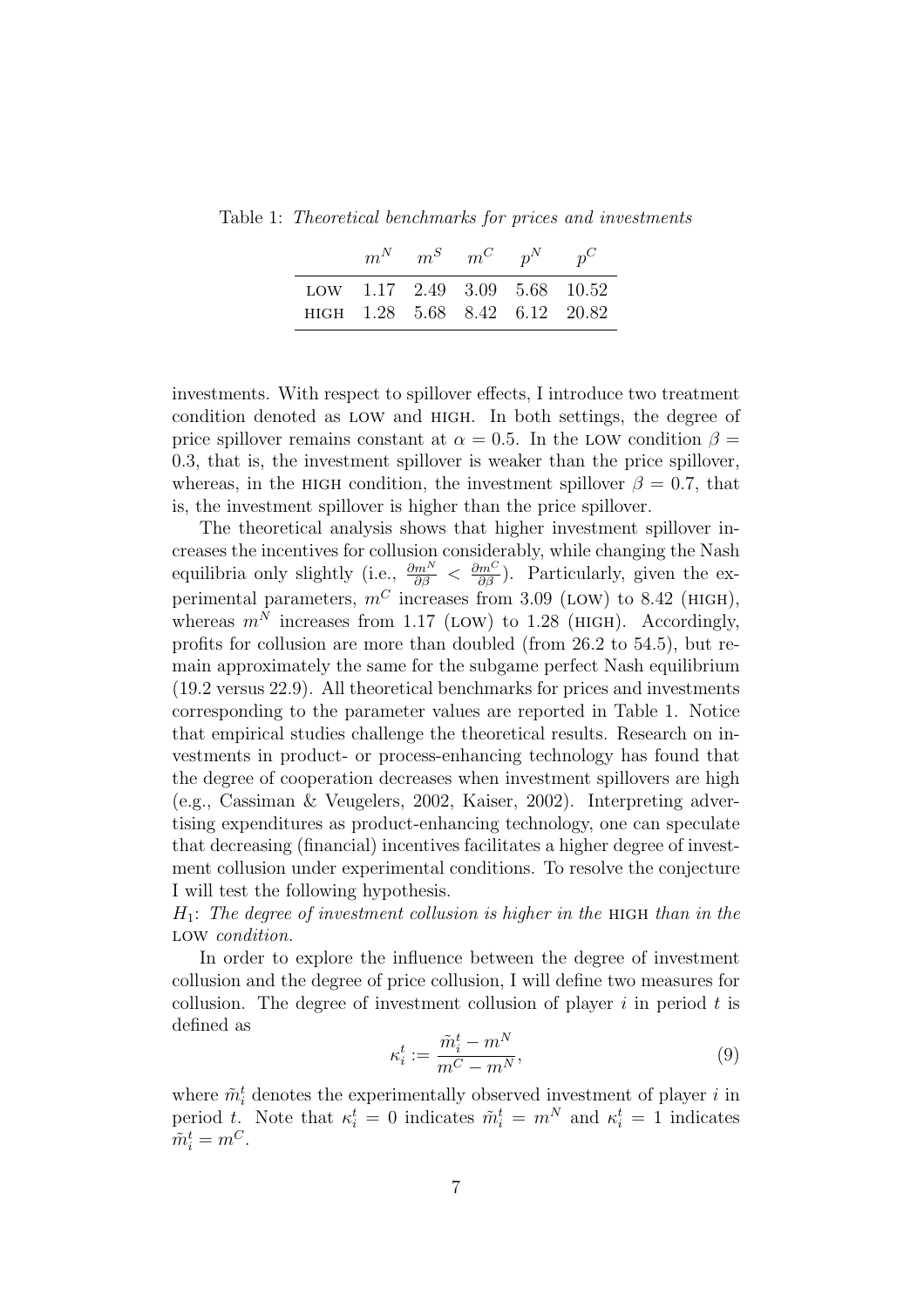When defining the degree of price collusion, one has to consider that players are informed on investments of both firms before they choose prices; the degree of price collusion are functions of  $\tilde{m}_i^t$  and  $\tilde{m}_{-i}^t$ . Thus, I define the degree of price collusion of player  $i$  in period  $t$  as

$$
\lambda_i^t := \frac{\tilde{p}_i^t - p^N(\tilde{m}_i^t, \tilde{m}_{-i}^t)}{p^C(\tilde{m}_i^t, \tilde{m}_{-i}^t) - p^N(\tilde{m}_i^t, \tilde{m}_{-i}^t)},
$$
\n(10)

where  $\tilde{p}_i^t$  denotes the experimentally observed price, and  $p^N(\tilde{m}_i^t, \tilde{m}_{-i}^t)$  $(p^C(\tilde{m}_i^t, \tilde{m}_{-i}^t))$  is calculated using equation (4) (equation (6)) for the investments in period t. Again, one finds  $\lambda_i^t = 0$  for  $\tilde{p}_i^t = p^N$  and  $\lambda_i^t = 1$  for  $\tilde{p}_i^t = p^C$  given the actually observed investments  $\tilde{m}_i^t, \tilde{m}_{-i}^t$ . The two measures will allow us to analyze the effect of investment collusion on price collusion. That is, if players deviate from the subgame perfect Nash equilibrium and collude in investments, does this facilitate a higher degree of price collusion? On the other hand, referring to the concept of semi-collusive markets, tacit investment collusion may not influence the degree of price collusion at all; players may collude in investments, but compete over prices. To analyze the effect, I introduce

 $H_2$ : A high degree of investment collusion,  $\kappa_i^t$ , corresponds with high degree of price collusion,  $\lambda_i^t$ .

I will test  $H_2$  for three different "points" of the promotion campaign: at the beginning of a promotion campaign (i.e., in the period of the investment decision), in the middle of a promotion campaign (i.e., in the third period of the promotion campaign), and at the end of a promotion campaign (i.e., in the period before new investment decisions are made). One may speculate whether prices decrease or increase more likely in the course of a promotion campaign. The first case suggests that players learn subsequently to play their best responses, whereas the second case suggests that price collusion is built up subsequently.

Experiments were conducted in the laboratory of the Max Planck Institute Jena of economics, Germany, in spring 2005.<sup>4</sup> In total, 48 subjects, mostly undergraduate students from the University of Jena in their third or fourth year of studying mathematics, natural sciences, or economics, participated in the experiment. Each subject participated only in one treatment condition; 12 player pairs participated in the low condition, 12 player pairs in the high condition. As the market mechanism is rather complex, only experienced subjects who had previously completed at least four experiments (but no oligopoly experiment) participated in this experiment. Instructions were handed out to participants

<sup>&</sup>lt;sup>4</sup>They were computerized using the software package zTree (Fischbacher, 2007); subjects were recruited using the software package ORSEE (Greiner, 2004).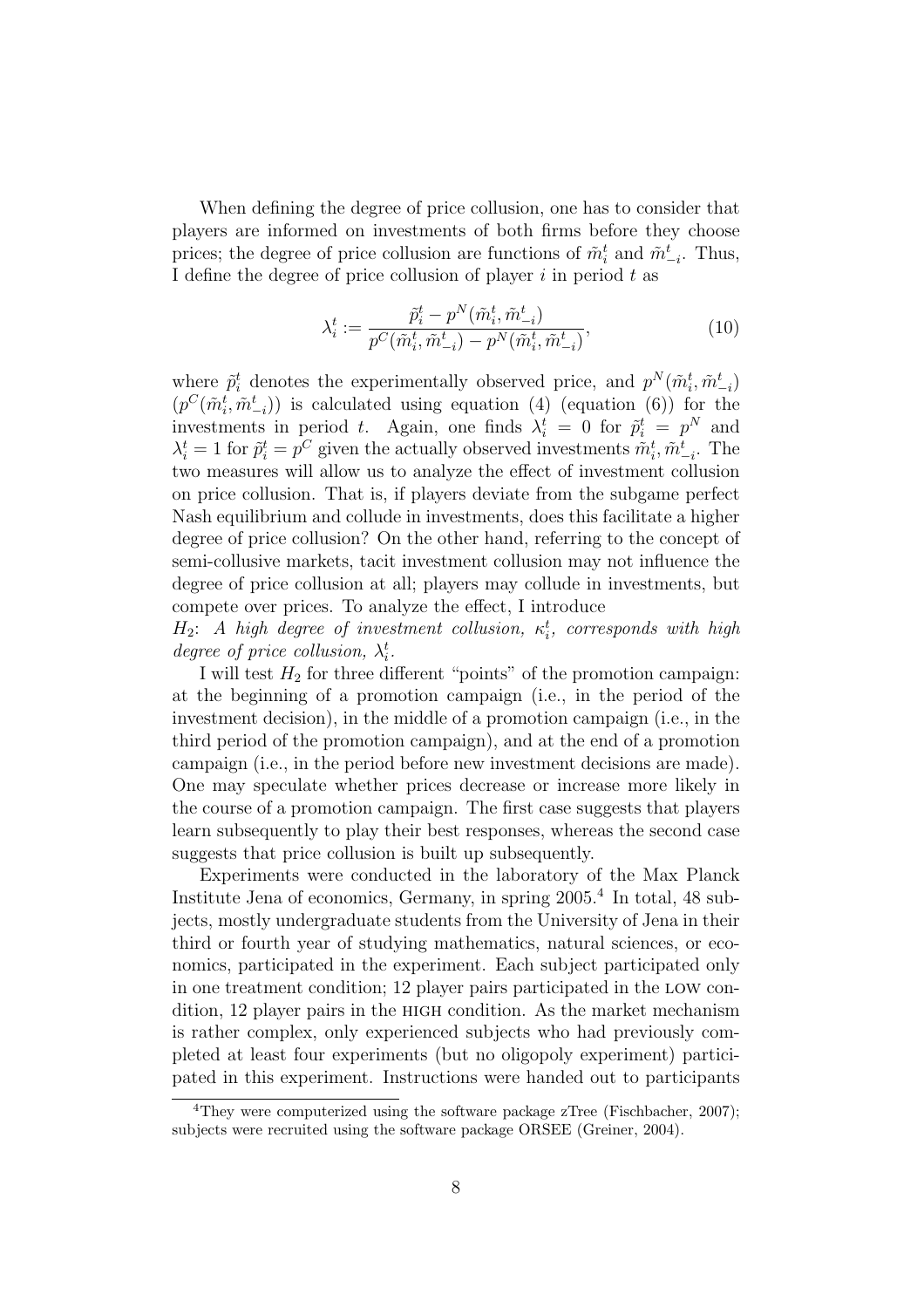and read out aloud thereafter.<sup>5</sup> Participants' questions concerning the experiments were then answered privately by the instructors. To check their full understanding of the instructions, participants were then asked to answer a multiple-choice questionnaire. Before participants answered the questionnaire, it was made clear that there was no competition in answering the questions, but that the purpose was to enhance the understanding of the experimental rules. Wrong answers were privately explained and corrected before the experiment started. During the experiment and for answering the questionnaire, subjects were provided with a simple calculator, pen, and paper.

At the beginning of the experiment, two anonymous players randomly formed a pair that remained matched for the entire 60 periods. In the first and every fifth consecutive period, subjects were simultaneously asked to choose the investment level; values could range between 0 and 9, with 0.01 as the smallest incremental. Subjects knew that for the following four periods, they could not change this value. Then, players were informed about their own and their competitor's investment. Players then simultaneously determined their prices; values could range between 0 and 25, with 0.01 as the smallest incremental. Finally, subjects were informed on their own payoff as well as their competitor's price and payoff. At the end of the experiment, accumulated profits were converted at an exchange rate of  $120 \text{ units} = 1 \text{ Euro}$ . Before the experiment started, subjects were asked to agree on covering potential, accumulated losses across the entire 60 periods by clerical work at the institute. All subjects agreed, but none accumulated losses. For playing 60 periods, subjects needed approximately 90 minutes (including the time needed for questionnaire) and earned on average 9.93 Euros (standard deviation 2.48 Euros) in the high and 7.63 Euros (standard deviation 1.89 Euros) in the low condition.

#### 4 Experimental results

I will first provide an overview of the data by means of average figures, while then comparing the degree of investment collusion across treatment conditions and the relation between investment and price collusion in greater detail. Figure 1 shows in the left column the development of average investments for the high condition, and in the right column the development of average investments for the low condition over periods; the dotted black horizontal line indicates the Nash investment levels, while the grey lines the average  $\pm$  one standard deviation. Overall, average investments are close to the  $m^N$ , but the figures suggest

<sup>5</sup> Instructions are provided in the Appendix.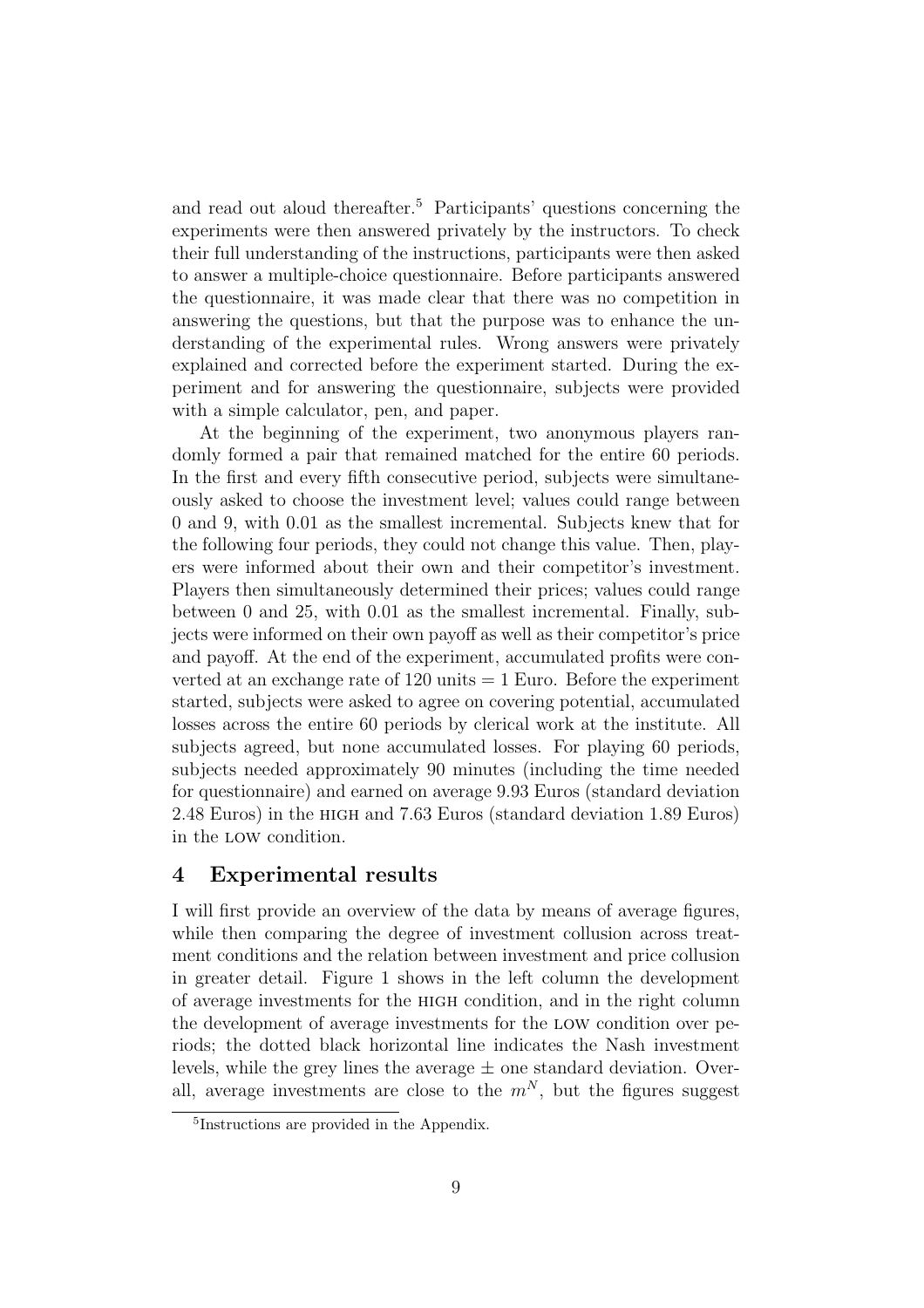that average investment decreases when investment spillovers increase. Indeed, the statistical comparison shows a significant difference between the average investments in LOW, 1.24 and in HIGH,  $1.06<sup>6</sup>$ 

Figure 1: Promotion investments in  $(a)$  LOW and  $(b)$  HIGH



When analyzing average prices for the two treatment conditions, results are similar. Considering the range of potential prices, both are also close to the Nash equilibrium given Nash equilibrium investment.<sup>7</sup> The development of prices is shown in Figure 2, left column low and right column high, where the dotted horizontal lines indicate the Nash price level for the Nash level of investments and the grey lines the average  $\pm$  one standard deviation. Unlike investments, average prices do not differ significantly across treatment conditions (5.66 for low and 5.71 for high).<sup>8</sup> Thus, although the low condition yields against theoretical predictions on average higher investments than the high condition, this does not lead to significant differences in average prices.

To test  $H_1$  for investments, I normalize investments  $\tilde{m}_i^t$  according to  $\kappa_i^t$  as defined in equation (9). Apparently,  $\kappa_i^t = 1$  indicates full collusion

 $6p < 0.001$ , Wilcoxon signed rank test comparing period averages, two-sided.

<sup>&</sup>lt;sup>7</sup>A precise rating for the degree of price collusion respecting the actual investments chosen by both players will be provided below.

 $8p = 0.45$ , Wilcoxon signed rank test comparing period averages, two-sided.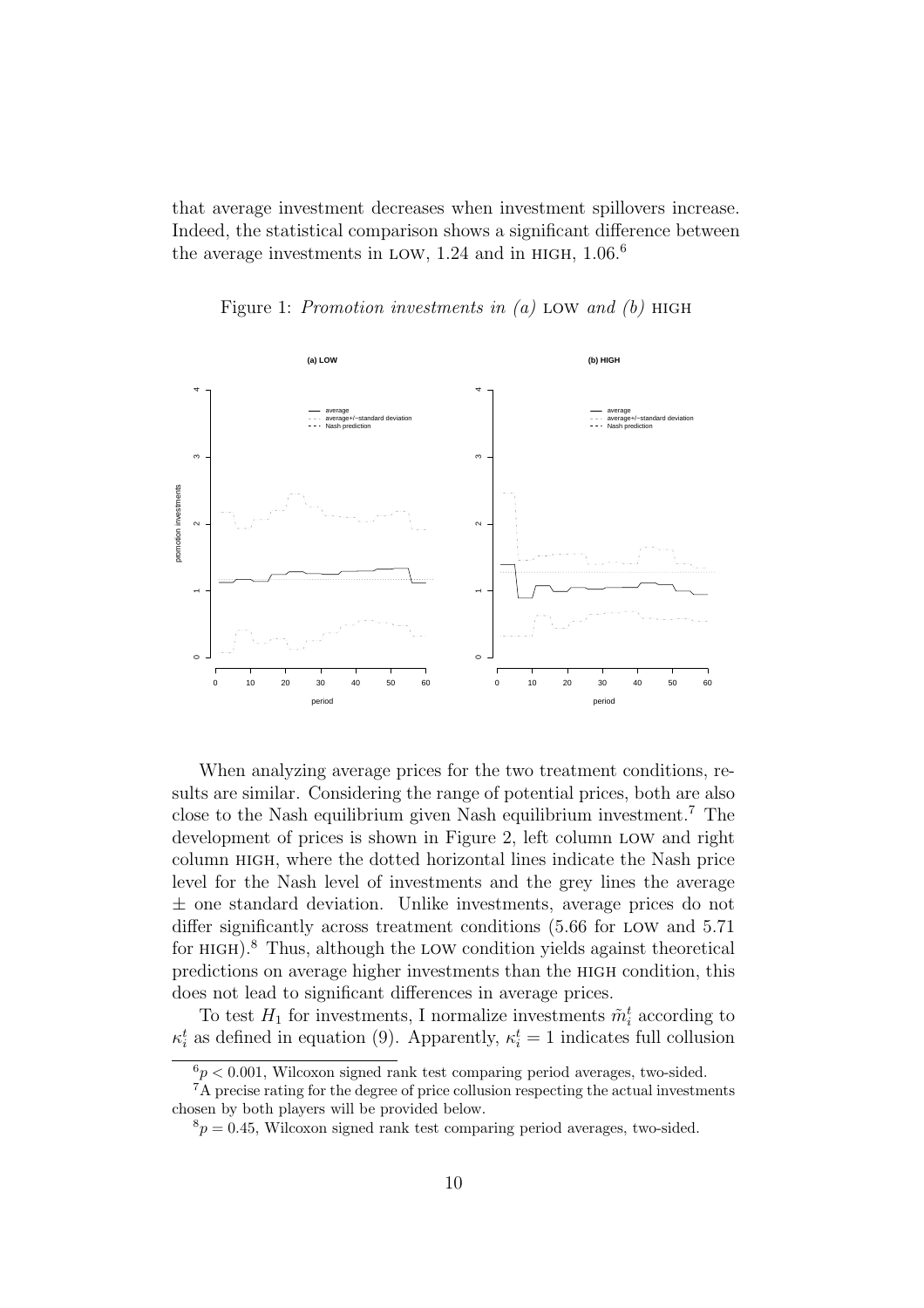Figure 2: Prices in (a) LOW and (b) HIGH



on investments, while  $0 < \kappa_i^t < 1$  indicates some degree of investment collusion. Finally,  $\kappa_i^t \leq 0$  shows no collusion on investments, and  $\kappa_i^t > 1$ non-optimal over-investment with respect to joint profit maximization. Notice that  $\kappa_i^t(m^S) = 0.69$  in the LOW and  $\kappa_i^t(m^S) = 0.62$  in the HIGH condition. I will classify  $\kappa_i^t$  with respect to categories  $k_x$ , where  $x =$  ${-1/6, 1/6, 3/6, 5/6, 7/6, 9/6}$  denotes the upper bound of disjunctive categories. That is, if  $\kappa_i^t \leq -1/6 \kappa_i^t \in k_{-1/6}$ , if  $-1/6 \leq \kappa_i^t \leq 1/6$  $\kappa_i^t \in k_{1/6}$ , and so forth. Hence,  $m^N$  lies in the center of category  $k_{1/6}$ ,  $m^C$  lies in the center of category  $k_{7/6}$ , while  $m^S$  lies approximately in the center of category  $k_{5/6}$  (for both treatment conditions). Table 2 shows the number of investment choices for categories  $k_x$ .

Based on the categorization results, I have to reject  $H_1$ . Increasing the investment spillover effect in the high condition does not lead to an increasing degree of collusive investments. Rather, almost all investments are classified in the  $k_{1/6}$  category in the HIGH condition, while there is considerably more variance in the classification of investments in the low condition. Overall, the experimental data tentatively supports the empirical observations. The average degree of collusion is lower in the high than in the low condition; averages for low increase from −0.036 in the first half of periods to 0.014 in the second half of periods, whereas averages for the high remain at −0.037 for the first half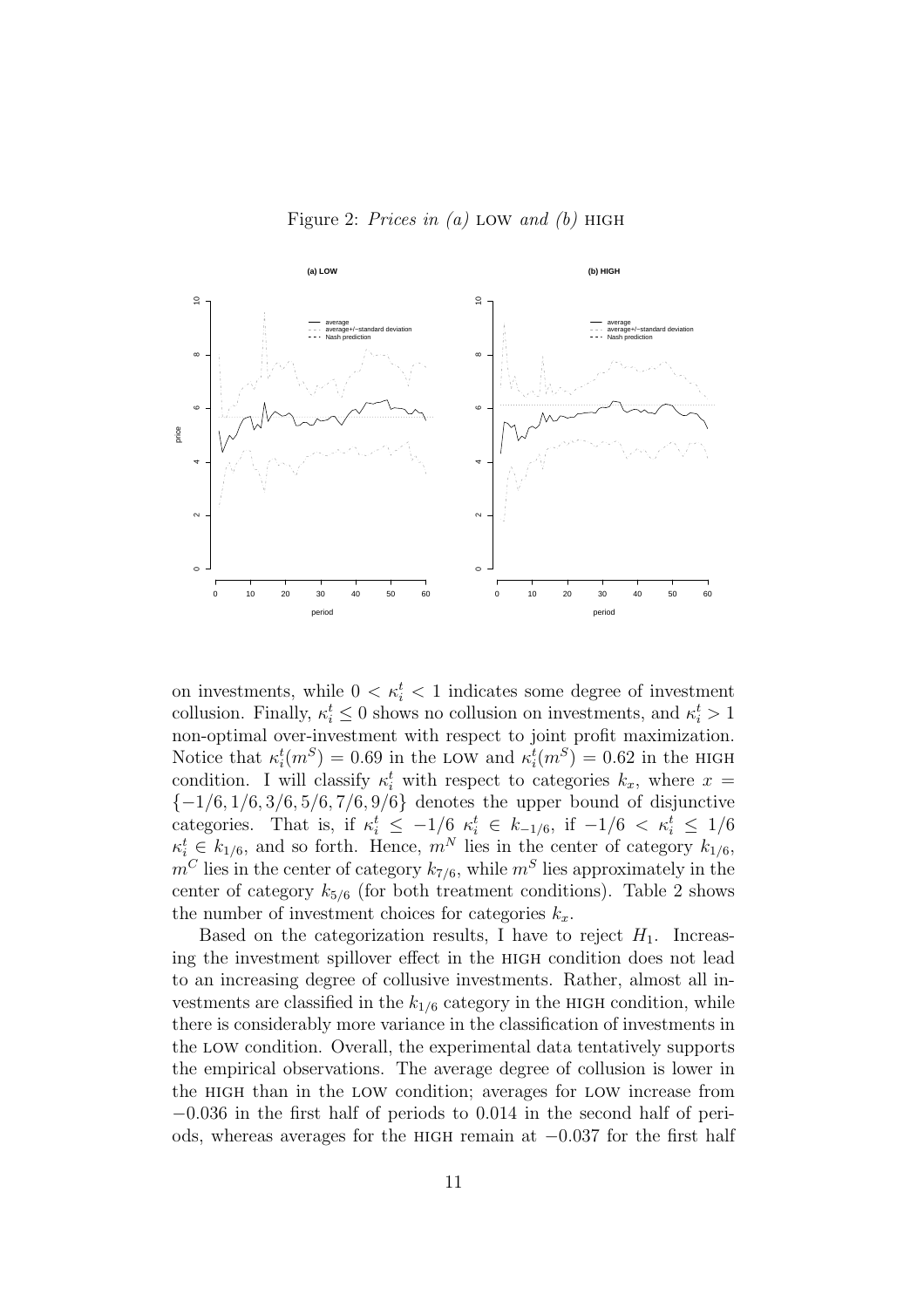|                 |             | $k_{-1/6}$ | $k_{1/6}$ $k_{3/6}$ $k_{5/6}$ $k_{7/6}$ |                             |                  |        | $k_{9/6}$ |
|-----------------|-------------|------------|-----------------------------------------|-----------------------------|------------------|--------|-----------|
| period 1-30     | LOW         | 58         | 40                                      | 32                          |                  |        | 6         |
|                 | <b>HIGH</b> | 2          | 138                                     | 2                           | 2                |        |           |
| $period\ 31-60$ | LOW         | 42         | 52                                      | 38                          | $\cup$           | 10     | 2         |
|                 | <b>HIGH</b> | $\theta$   | 142                                     | $\mathcal{D}_{\mathcal{L}}$ | $\left( \right)$ |        |           |
| period 1-60     | LOW         | 100        | 92                                      | 70                          |                  | 14     | 8         |
|                 | HIGH        | 2          | 280                                     |                             | $\mathcal{L}$    | $\cup$ |           |

Table 2: Categorization of investments according to  $k_x$ 

Notice: Categories  $k_x$  classify investments such that x denotes the upper bound of disjunctive categories.

of periods and −0.04 for the second half. Notice that there is a weakly significant difference for the second half of periods between treatment conditions,<sup>9</sup> but no significant difference for the first half and for the average of all periods (−0.01 under low compared to −0.038 under  $HIGH$ ).<sup>10</sup>

Now let us contrast  $\kappa_i^t$  with the  $\lambda_i^t$  at the beginning, in the middle and at the end of the promotions campaign (i.e., the first, third, and last price decision after investments have been adjusted). The first panel of Figure 3 shows the experimentally observed  $\kappa_i^t / \lambda_i^t$  combinations as gray dots at the beginning of a promotion campaign, the second panel the  $\kappa_i^t / \lambda_i^t$ combinations in the middle of a promotion campaign, and the third panel the  $\kappa_i^t / \lambda_i^t$  combinations at the end of a promotion campaign, where i. provides the results for the low condition and ii. the results for the high condition. Small circles indicate the  $\kappa_i^t(m^N)/\lambda_i^t(p^N)$  combination, small triangles the  $\kappa_i^t(m^C)/\lambda_i^t(p^C)$  combination, and small crosses indicate the  $\kappa_i^t(m^S)/\lambda_i^t(p^N)$  combination (characterizing semi-cooperative markets).

With respect to the  $\kappa_i^t$  dimension, Figure 3 shows the large concentration of investments at the Nash equilibrium level in the high condition. In contrast, investments are less concentrated in the LOW condition.<sup>11</sup> With respect to the  $\lambda_i^t$  dimension, there is not such a clustering for any treatment condition. However, I find for prices some convergence to the Nash equilibrium over the promotion campaigns in the high condition,

 $^{9}p = 0.09$ , Mann-Whitney-U rank sum test comparing period averages, two-sided.  $10p = 0.70$  and  $p = 0.13$ , Mann-Whitney-U rank sum tests comparing period averages, two-sided.

 $11$ Recall that investments do not change within a promotion campaign so that all panels are identical for the  $\kappa_i^t$  dimension.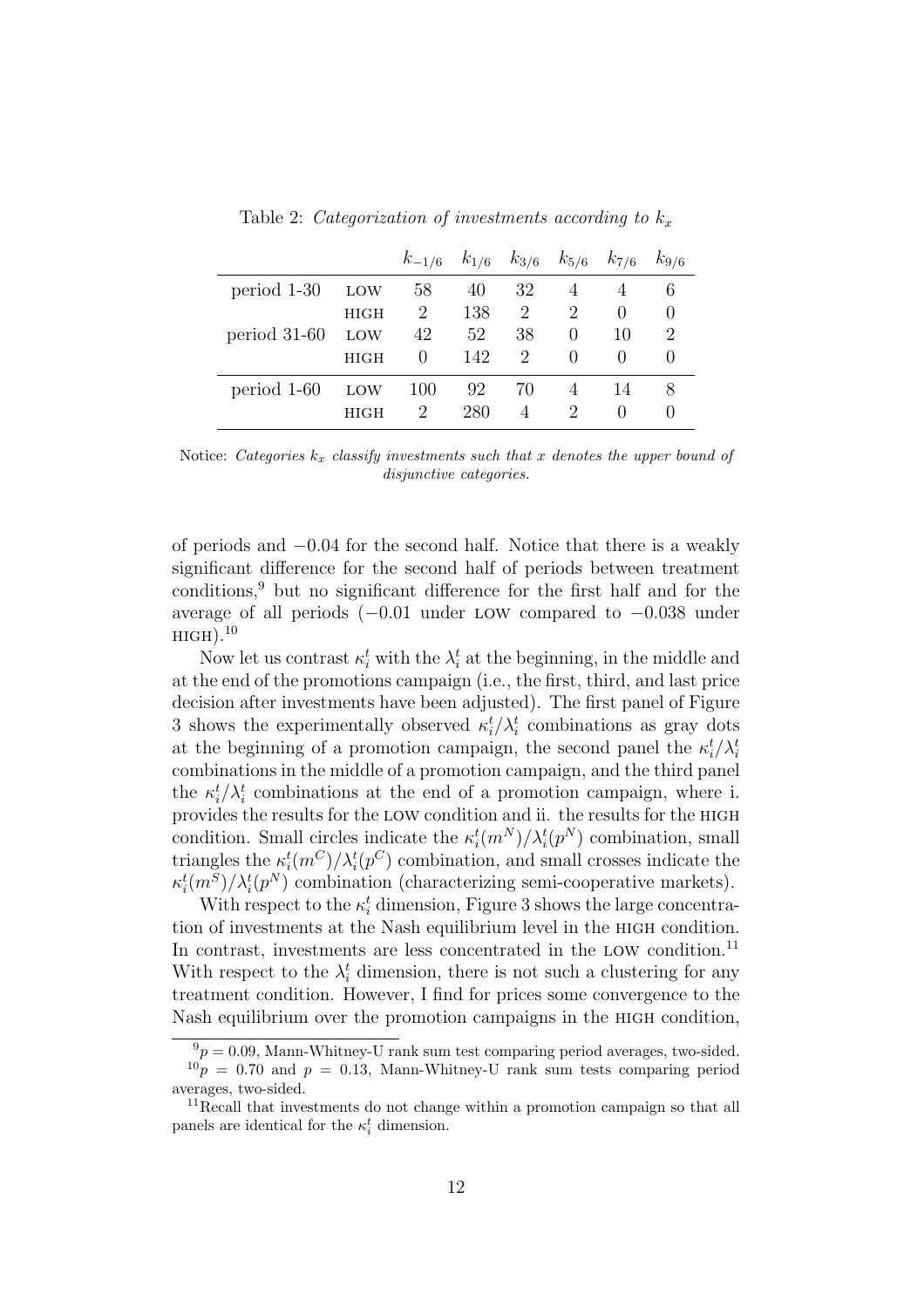Figure 3: Experimentally observed  $\kappa_i^t$  and  $\lambda_i^t$  combinations

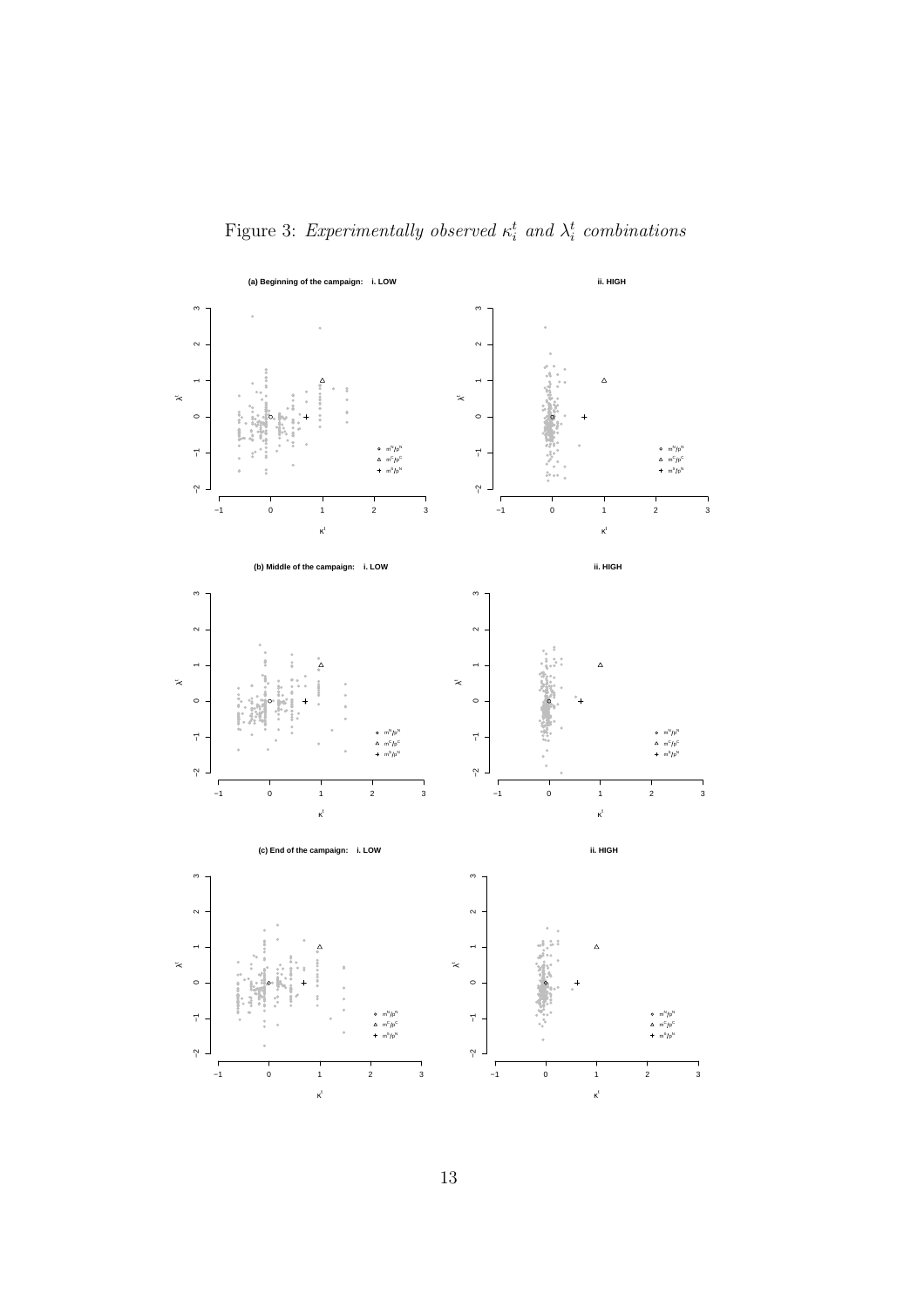since the average distance of prices to the Nash equilibrium decreases weakly significant over the promotion campaign. No significant decrease can be found in the low condition. Specifically, at the beginning of the promotion campaign, the mean  $\lambda_i^t$  is  $-0.12$  in the HIGH condition  $(-0.096$  in the LOW condition), increases to  $-0.054$  ( $-0.075$ ) in the middle of the campaign, and remains at −0.056 (−0.072) at the end of the campaign. The difference between  $\lambda_i^t$  at the beginning and the end of the campaign is significant for the high condition, but insignificant for the LOW condition.<sup>12</sup> Thus, in extension of result for investments, I find also for prices a stronger convergence to the best respond in the high than in the low condition. Overall, I find the following

Result 1: Increasing the investment spillovers tends to decrease the distance to the Nash equilibrium both for investments and prices.

In order to explore the relation between the two variables, I will regress the the degree of price collusion on the degree of investment collusion controlling for other factors. Specifically, I will estimate the coefficients of the linear individual random-effect model

$$
\lambda_i^t = \mathbf{x}_i' \boldsymbol{\beta} + \varsigma_{i,t} \tag{11}
$$

where  $\mathbf{x}_i$  denotes the matrix of regressors,  $\beta$  for the vector of (true) coefficients and  $\varsigma_{i,t}$  for the unobserved individual random effect. I estimate the model for the low and the high condition separately. As independent variable,  $\kappa_i^t$  is tested. Furthermore, the different points of the promotion campaign are considered by means of the two dummy variables  $\delta_{middle/end}$  and  $\delta_{end}$ . The first variable is defined such that  $\delta_{middle/end} = 1$  if the pricing decision comes either from the middle or the end of the promotion campaign and 0 otherwise, while  $\delta_{end} = 1$ if the pricing decision comes from the end of the promotion campaign and 0 otherwise. Thus, significant coefficients for the first variable (or interactions with this variable) indicate significant differences in pricing behavior between the beginning of the promotion campaign and the later points of the promotion campaign, whereas significant coefficients for the second variable (or interactions with this variable) indicates significant differences in behavior at the end of the promotion campaign. Finally, the variable  $t = 1, \ldots, 60$  captures temporal effects like learning between early periods and later periods of the experiment.

According to the hypothesis  $H_2$ , one expects the coefficient of  $\kappa_i^t$  to be significantly positive. Particularly, the hypothesis suggests that the positive correspondence between  $\kappa_i^t$  and  $\lambda_i^t$  holds for the beginning, the middle and the end of the promotion campaign. On the other hand, if

 $12p = 0.077$  for HIGH and  $p = 0.79$  for LOW, Wilcoxon signed rank test comparing period averages, two-sided.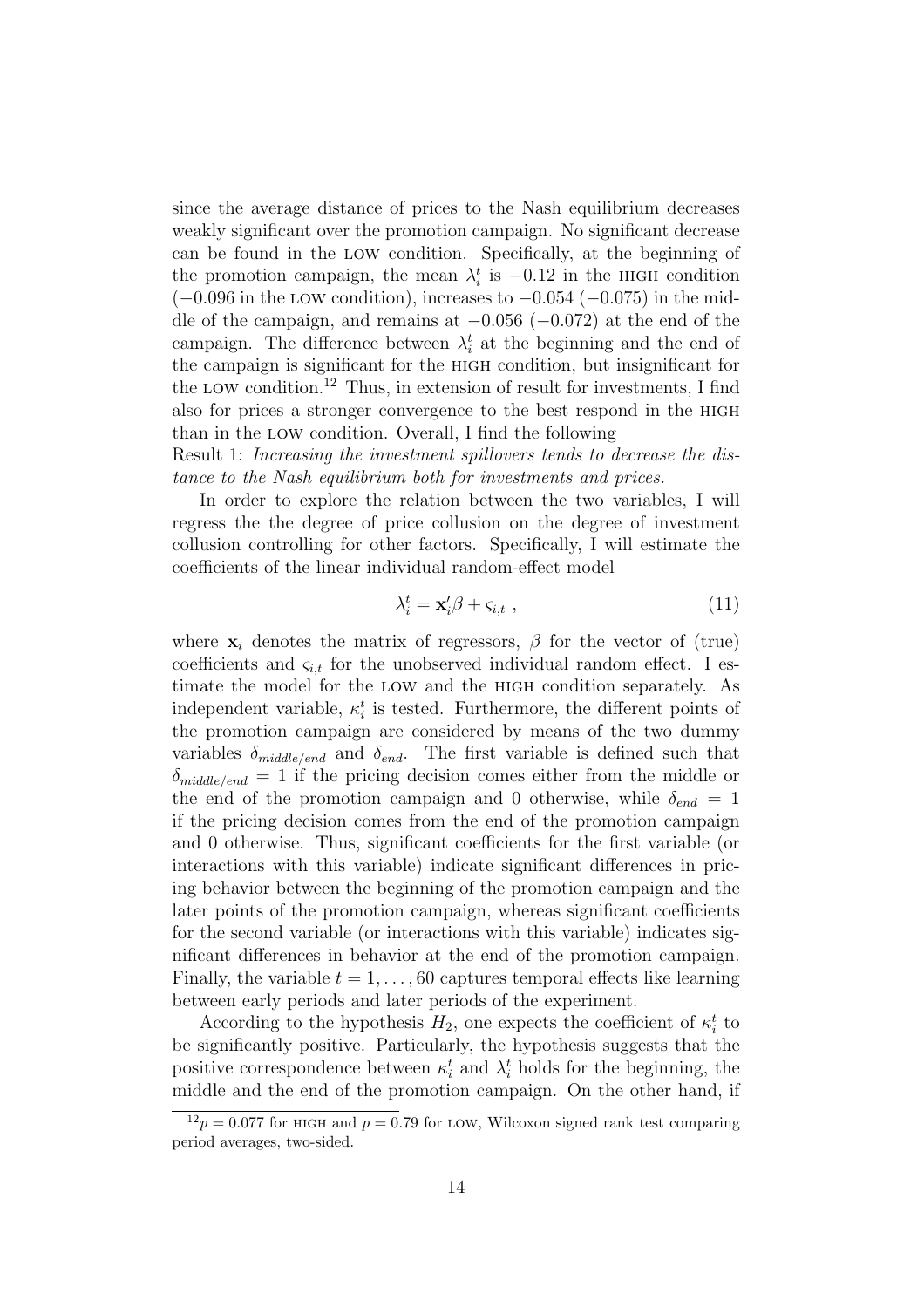we assume that players learn subsequently to play their best response, the coefficients of  $\kappa_i^t \times \delta_{middle/end}$  and  $\kappa_i^t \times \delta_{end}$  should be significantly negative. On the contrary, if price collusion is built up subsequently, the two coefficients are expected to be significantly positive. Table 3 reports the results for the two models, low and high, respectively. Stars indicate the significance of coefficients;<sup>13</sup> the number of observation  $(n)$ is reported. Finally, the fitness of the models is suggested by the loglikelihood (logLik) and the Akaike information criterion (AIC).

The estimated coefficient for the low condition shows that the degree of price collusion is initially negative, that is, the constant term is significantly negative, but increases with progress of the experiment, that is, t is significantly positive. In contrast to  $H_2$  the coefficient of  $\kappa_i^t$  is insignificantly positive. This result indicates that a higher degree of investment collusion does not significantly induce a higher degree of price collusion. Yet, the (weakly) significantly positive coefficient of  $\kappa_i^t \times \delta_{middle/end} \times t$  shows for later periods of the experiment that players learn to collude subsequently in the middle and at the end of the promotion campaign. Here, a higher degree of investment collusion leads to a higher degree of price collusion. Therefore, for experienced players, price collusion is built up subsequently; investment collusion facilitates price collusion in the middle and at the end of the promotion campaign. Overall, the results suggest the following in the low condition: Higher degrees of investment collusion do not facilitate higher degrees of price collusion. However, in later periods of the experiment, players increase the degree of collusion over the promotion campaign.

For the HIGH condition, the significant negative constant term indicates also initially a negative degree of price collusion. Again, as shown by the significantly positive coefficients of t and  $\delta_{middle/end}$ , the degree of collusion increases both over the promotion campaign and in the course of the experiment. However, with respect to the correspondence between the degree of investment collusion and the degree of price collusion, one finds the opposite results to the estimation for the low condition. The significantly negative coefficient of  $\kappa_i^t$  indicates that a higher degree of investment collusion leads to a lower degree of price collusion. Thus, in the high condition, increasing the investments intensifies the price competition. If players collude on investments, which has rarely been observed in the data, this leads to semi-collusive markets where players compete in pricing.

To summarize the regression analysis, the estimation results partly support  $H_2$ :

<sup>&</sup>lt;sup>13</sup><sup>∗∗∗</sup> significant on a 0.01 level, <sup>∗∗</sup> significant on a 0.05 level, <sup>∗</sup> significant on a 0.1 level.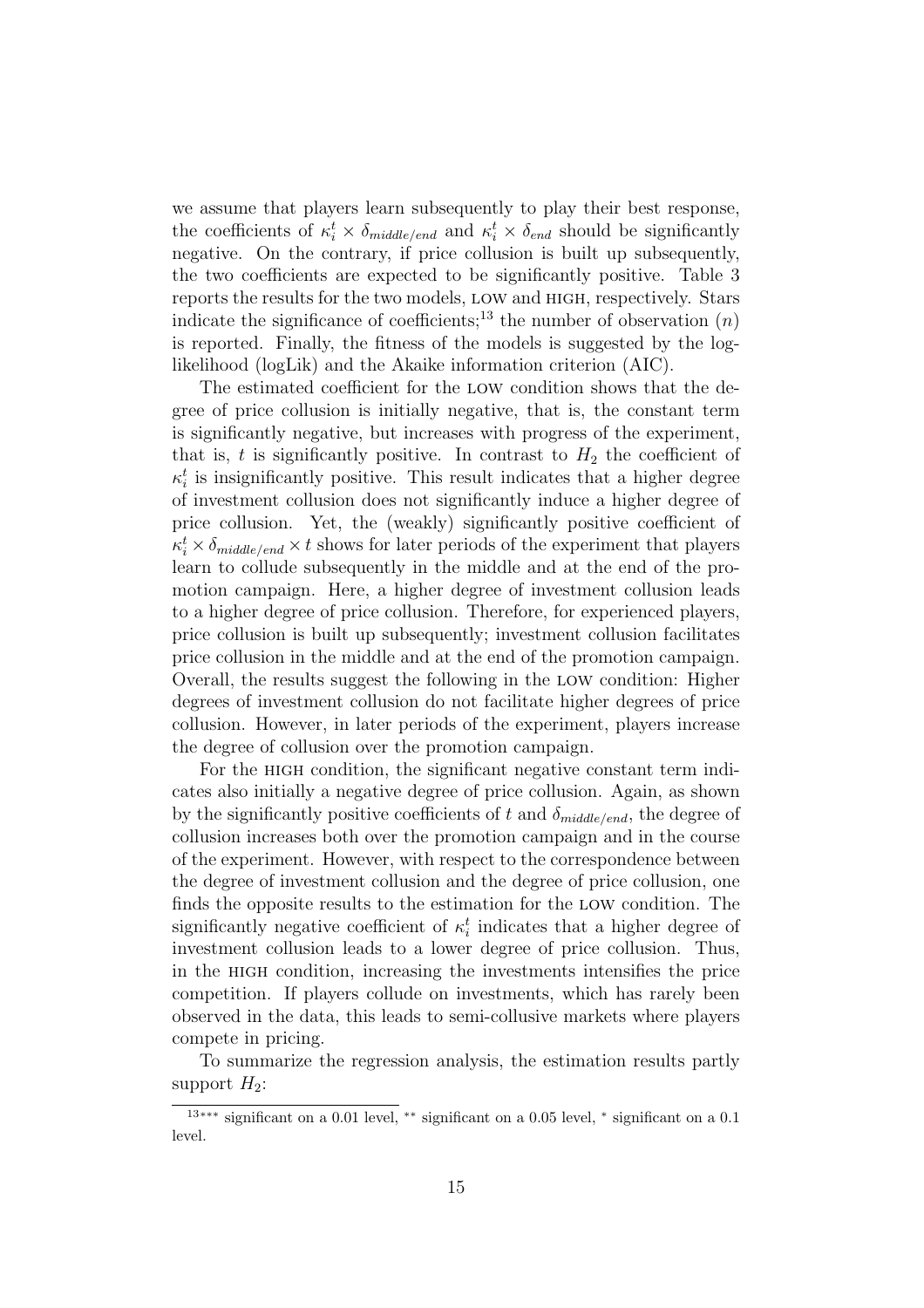|                   |                                                  | LOW        | <b>HIGH</b> |
|-------------------|--------------------------------------------------|------------|-------------|
| independent       | $\kappa_i^t$                                     | 0.16       | $-1.44***$  |
| variables         |                                                  | (0.11)     | (0.50)      |
|                   | $\delta_{middle/end}$                            | 0.01       | $0.09**$    |
|                   |                                                  | (0.03)     | (0.04)      |
|                   | $\delta_{end}$                                   | $-0.003$   | 0.002       |
|                   |                                                  | (0.04)     | (0.04)      |
|                   | $\bar{t}$                                        | $0.005***$ | $0.006***$  |
|                   |                                                  | (0.001)    | (0.001)     |
|                   | $\kappa_i^t \times \delta_{middle/end}$          | $-0.25$    | 0.71        |
|                   |                                                  | (0.15)     | (0.70)      |
|                   | $\kappa_i^t \times \delta_{end}$                 | 0.11       | 0.86        |
|                   |                                                  | (0.16)     | (0.73)      |
|                   | $\kappa_i^t \times t$                            | 0.002      | 0.02        |
|                   |                                                  | (0.004)    | (0.02)      |
|                   | $\kappa_i^t \times \delta_{middle/end} \times t$ | $0.008*$   | $-0.008$    |
|                   |                                                  | (0.005)    | (0.02)      |
|                   | $\kappa_i^t \times \delta_{end} \times t$        | $-0.007$   | $-0.01$     |
|                   |                                                  | (0.005)    | (0.02)      |
|                   | constant                                         | $-0.23***$ | $-0.32***$  |
|                   |                                                  | (0.06)     | (0.07)      |
| $\boldsymbol{n}$  |                                                  | 864        | 864         |
| log <sub>Li</sub> |                                                  | $-588$     | $-574$      |
| <b>AIC</b>        |                                                  | 1203       | 1174        |

Table 3: Coefficients for regression models of  $\lambda_i^t$ 

Notice: \*\*\* significant on a 0.01 level, \*\* significant on a 0.05 level, \* significant on a 0.1 level;  $logLik$  of null model:  $-660$  (LOW) and  $-712$  (HIGH).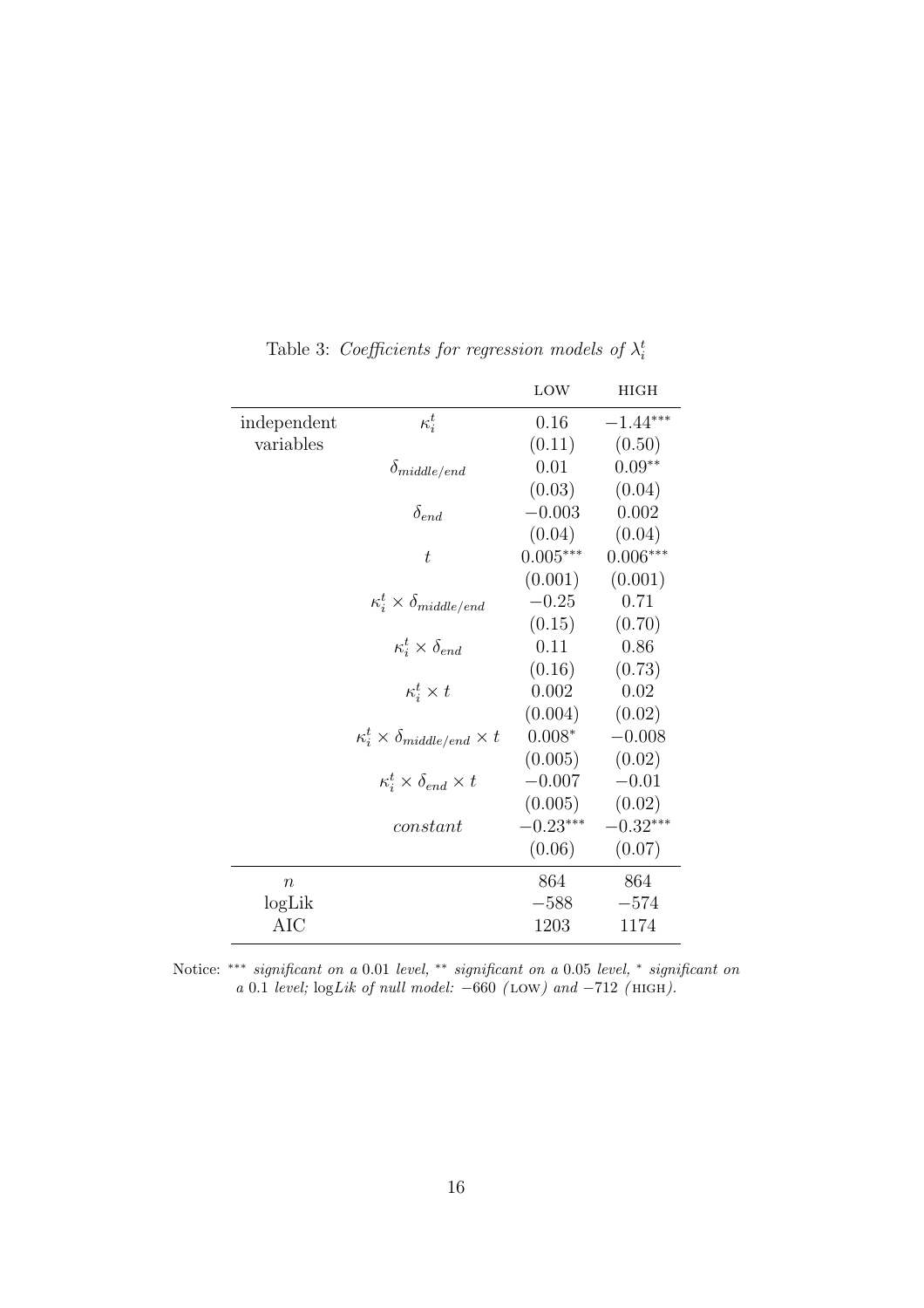Result 2a: In the low condition, a high degree of investment collusion leads to a higher degree of price collusion for experienced players; price collusion is built up subsequently over the promotion campaign.

However, I have to reject  $H_2$  for the environment with high investment spillovers:

Result 2b: In the HIGH condition, a high degree of investment collusion leads to a lower degree of price collusion; if at all, one finds a semicollusive investment level.

Overall, the experimental results suggest that the investment spillovers crucially influence collusion with respect to both dimensions, advertising expenditures and prices. Along several empirical studies (e.g., Kaiser, 2002), I find a lower degree of investment and price collusion when investment spillovers are high. Thus, high investment spillovers increase the competition as prices and investments are closer to subgame perfect Nash equilibrium. At most, they collude on investments but compete over prices. To the contrary, when investment spillovers are low, a higher degree of investment collusion leads to a higher degree of price collusion for experienced players. Moreover, the degree of price collusion increases subsequently over the promotion campaign.

#### 5 Conclusion

In this paper, I analyze the relation between the degree of price collusion and the degree of collusion on advertising expenditures. For this purpose, an experimental duopoly game was tested, where participants were asked to specify simultaneously investments for promotion campaigns. Within each promotion campaign, players had to specify prices repeatedly. I controlled the degree of price collusion at the beginning, in the middle and at the end of the promotion campaign. Experiments were run in two environments, a treatment condition where the size of the investment spillovers is lower than the size of the price spillovers, and a treatment condition where the investment spillovers is higher than the price spillovers. The theoretical analysis shows that the financial incentives for collusion increases enormously in the second environment compared with the first one.

Unlike the theoretical suggestion, in the experiment players collude significantly more in the treatment condition with low than with high investment spillovers. On the contrary, high investment spillovers seem to decrease the distance to the subgame perfect Nash equilibrium. This finding supports previous empirical evidence on the relation between collusive research and developments and the size of the technological spillover (e.g., Cassiman & Veugelers, 2002).

For the relation between investment and price collusion, the econo-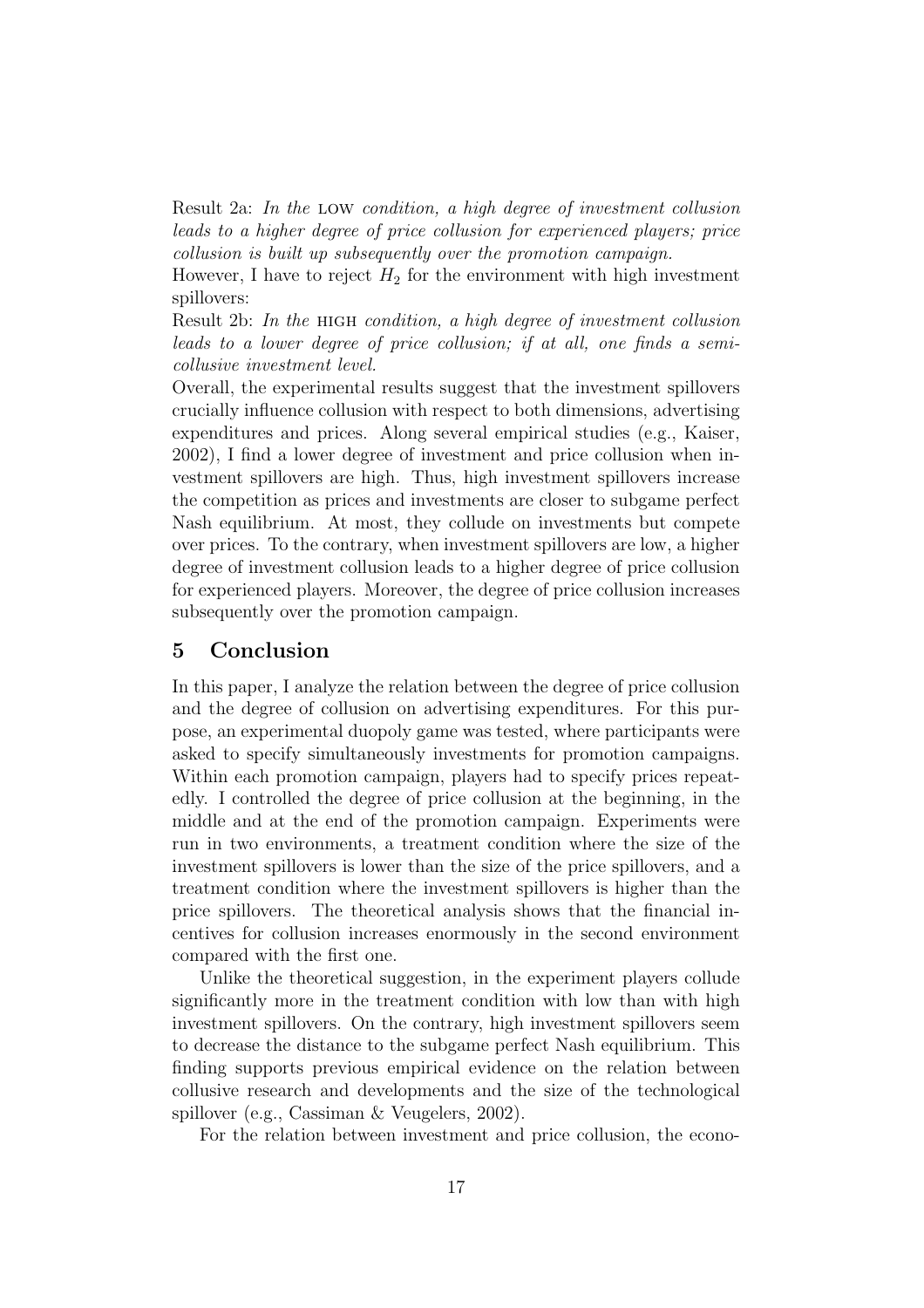metric analysis indicates that a higher degree of investment collusion facilitates price collusion for experienced players in the low condition. Particularly in later periods of the experiment, collusion is built up subsequently over the promotion campaign. In the high condition, however, I find the opposite effect; a higher degree of investment collusion influences negatively the degree of price collusion. If at all, players behave semi-collusively, that is, they collude on advertising expenditures, but compete in prices.

In general, my findings suggest an important qualification for the propagation of semi-collusive markets. Analyses have to draw profound attention to the size of the investment spillovers as it is an important factor determining the behavior of market participants. There is considerable empirical evidence for semi-collusion (e.g., Steen & Sørgard, 1999, find that Norwegian cement producers compete on capacities, but collude on prices). The current results suggest that these markets are characterized by large investment spillovers. On the contrary, the laboratory evidence provides a warning for public authorities dealing with price collusion: price collusion is facilitated by investment collusion when spillovers are low. That is, collusion likely occurs although the joint market structure is less likely to be detected.

### References

- [1] Anderhub, V., W. G¨uth, U. Kamecke & H.-T. Normann (2003), Capacity choices and price competition in experimental markets, Experimental Economics 6, 27-52.
- [2] d'Aspremont, C. & A. Jacquemin (1988), Cooperative and noncooperative R&D in duopoly with spill-overs, American Economic Review 78, 1133-1137.
- [3] Baye, M. & J. Morgan (2001), Information gatekeepers on the internet and the competitiveness of homogeneous product markets, American Economic Review 91, 454-474.
- [4] Cason, T.N. & D.D. Davis (1995), Price communications in a multimarket context: An experimental investigation, Review of Industrial Organization 10, 769-787.
- [5] Cassiman, B. & R. Veugelers (2002), R& D cooperation and spillovers: Some empirical evidence from Belgium, American Economic Review **92**, 1169-1184.
- [6] Comanor, W.S. & T.A. Wilson (1979), The effect of advertising on competition: A survey, Journal of Economic Literature 17, 453-476.
- [7] Cubbin, J. (1981), Advertising and the theory of entry barriers, Economica 48, 289-298.
- [8] Davis, D.D. (1999), Advance production and Cournot outcomes: an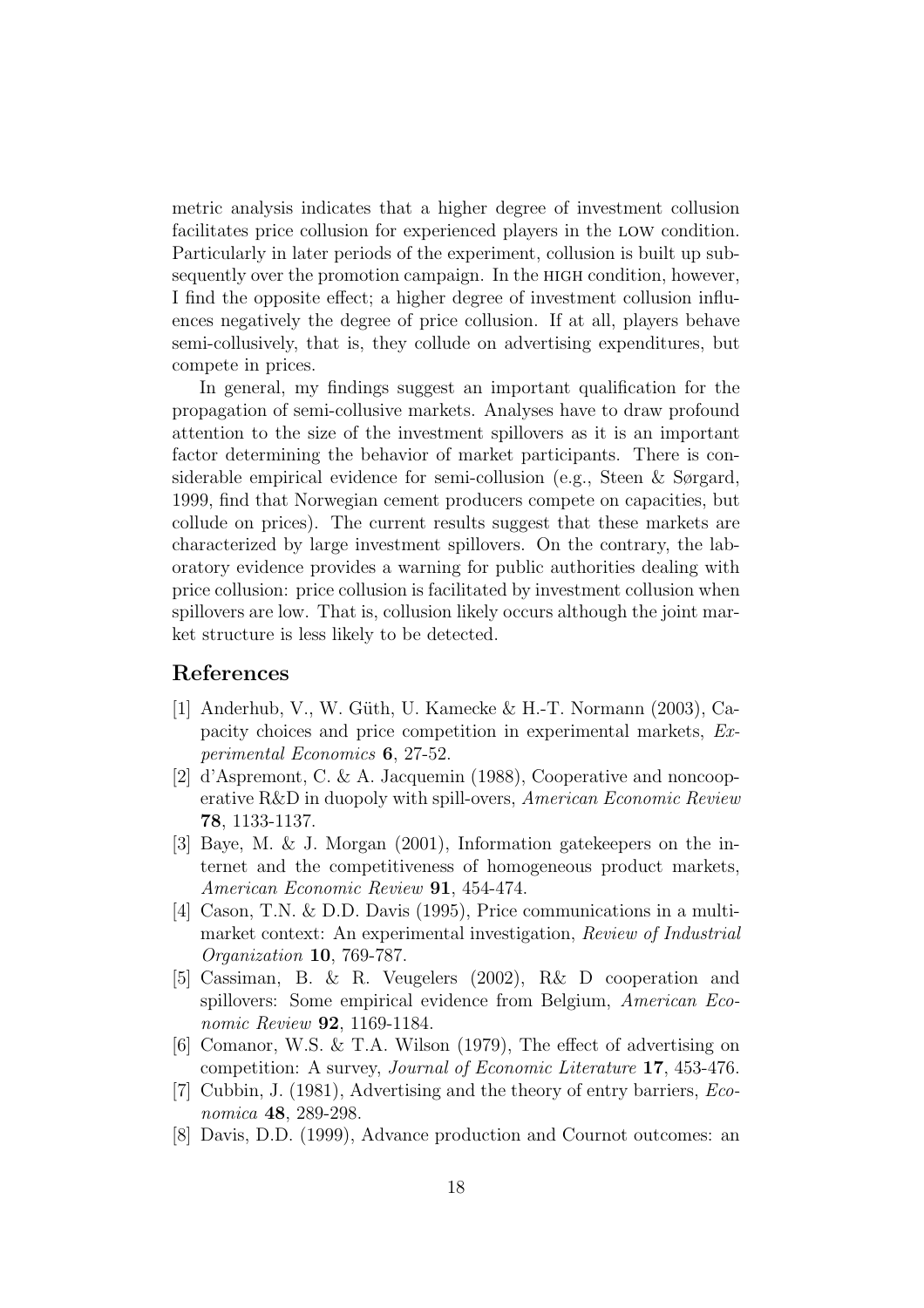experimental investigation, Journal of Economic Behavior and Organization 40, 5979.

- [9] Engel, C. (2007), How much collusion? A meta-analysis of oligopoly experiments, Journal of Competition Law and Economics 3, 491-549.
- [10] Fershtman, C. & E. Muller (1986), Capital investments and price agreements in semicollusive markets, The Rand Journal of Economics **17**, 214-226.
- [11] Fischbacher, U. (2007), z-Tree: Zurich toolbox for ready-made economic experiments, Experimental Economics 10, 171-178.
- [12] Fonseca, M.A. & H.-T. Normann (2008), Mergers, asymmetries and collusion: Experimental evidence, The Economic Journal 118, 387- 400.
- [13] Greiner, B. (2004), An online recruitment system for economic experiments. In K. Kremer & V. Macho (eds.): Forschung und wissenschaftliches Rechnen 2003, Bericht der Gesellschaft für wissenschaftlichen Datenverarbeitung Göttingen 63, 79-93.
- [14] Holt, C.A. (1995), Industrial organization: A survey of laboratory research, in: J. Kagel & A. Roth (eds.): The Handbook of Experimental Economics, Princeton: Princeton University Press, 349-443.
- [15] Holt, C.A. & D.D. Davis (1990), The effects of non-binding price announcements on posted-offer markets, Economics Letters 34, 307- 310.
- [16] Huck, S., H.-T. Normann & J. Oechssler (2004), Two are few and four are many: Number effects in experimental oligopolies, Journal of Economic Behavior and Organization 53, 435-446.
- [17] Iyer, G. & A. Pazgal (2003), Internet shopping agents: Virtual colocation and competition, Marketing Science 22, 85-106.
- [18] Kaiser, U. (2002), An empirical test of models explaining research expenditures and research cooperation: Evidence for the German servive sector, International Journal of Industrial Organization 20, 747-774.
- [19] Kamien, M., E. Muller & I. Zang (1992), Research joint venture and R&D cartels, American Economic Review 82, 1293-1306.
- [20] Klein, B. & K. Leffle (1981), The role of market forces in assuring contractual performance, Journal of Political Economy 89, 615-641.
- [21] Morgan, J., H. Orzen & M. Sefton (2006a), A laboratory study of advertising and price competition, European Economic Review 50, 323-347.
- [22] Morgan, J., H. Orzen & M. Sefton (2006b), An experimental study of price dispersion, Games and Economic Behavior 54, 134-158.
- [23] Muren, A. (2000), Quantity precommitment in an experimental oligopoly, Journal of Economic Behavior and Organization 41,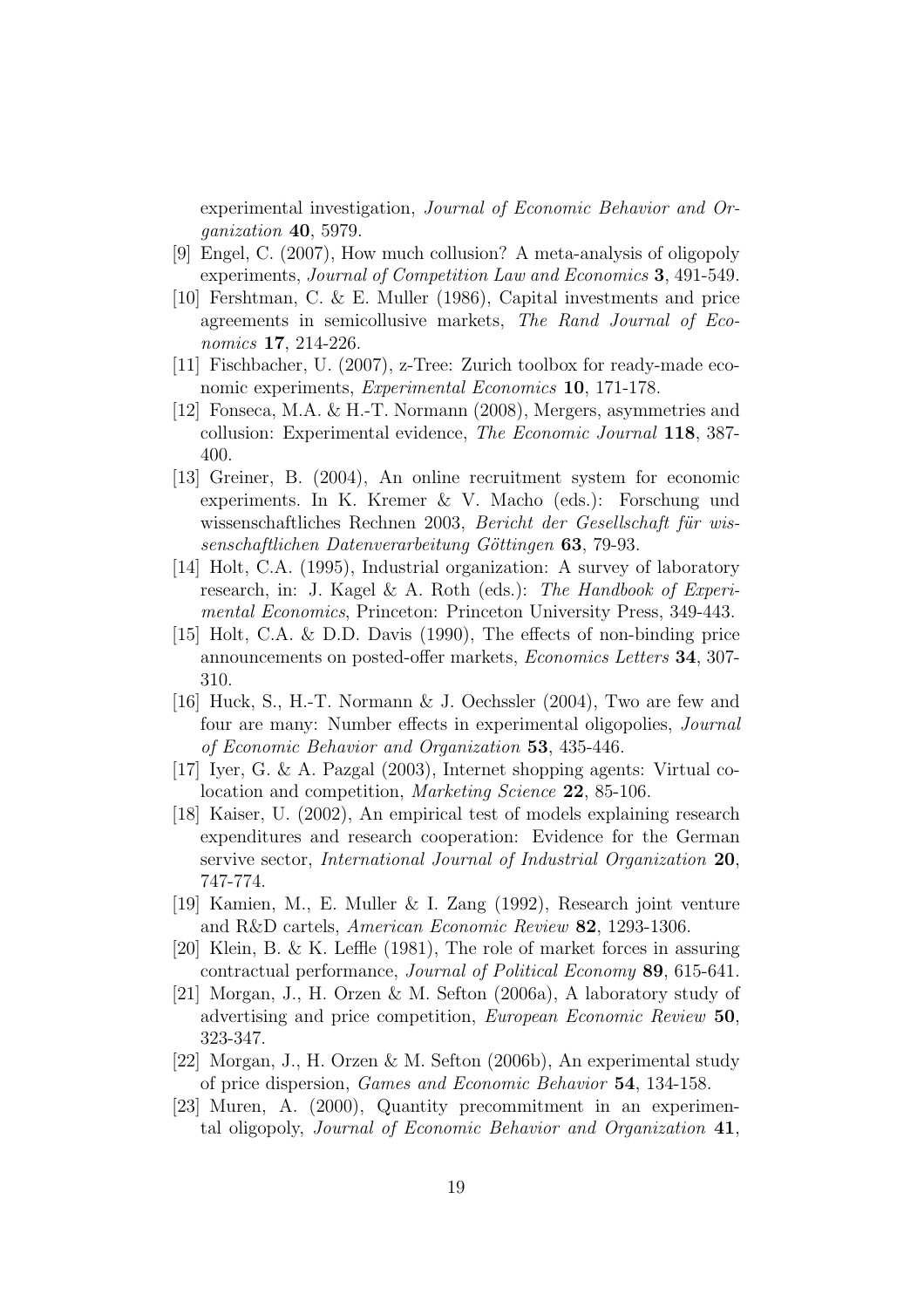147157.

- [24] Nagel, R. & N.J. Vriend (1999), An experimental study of adaptive behavior in an oligopolistic market game, Journal of Evolutionary Economics 9, 27-65.
- [25] Nelson, P. (1974), Advertising as information, The Journal of Political Economy 82, 729-754.
- [26] Salop, S. & J. Stiglitz (1977), Bargains and ripoffs: A model of monopolistically competitive price dispersion, Review of Economic Studies 44, 493-510.
- [27] Schmalensee, R. (1981), Economies of scale and barriers to entry, The Journal of Political Economy 89, 1228-1238.
- [28] Schmalensee, R. (1982), Product differentiation advantages of pioneering brands, American Economic Review 72, 349-365.
- [29] Selten, R. & R. Stöcker (1986), End behavior in finite prisoners dilemma supergames, Journal of Economic Behavior and Organization 7, 4770.
- [30] Steen, F. & L. Sørgard (1999), Semicollusion in the Norwegian cement market, European Economic Review 43, 1775-1796.
- [31] Suetens, S. (2007), Does R&D cooperation facilitate price collusion? An experiment, Journal of Economic Behavior and Organization in press.
- [32] Suetens, S. & J. Potters (2007), Bertrand colludes more than Cournot, Experimental Economics 10, 71-77.
- [33] Varian, H. (1980), A model of sales, American Economic Review 70, 651-659.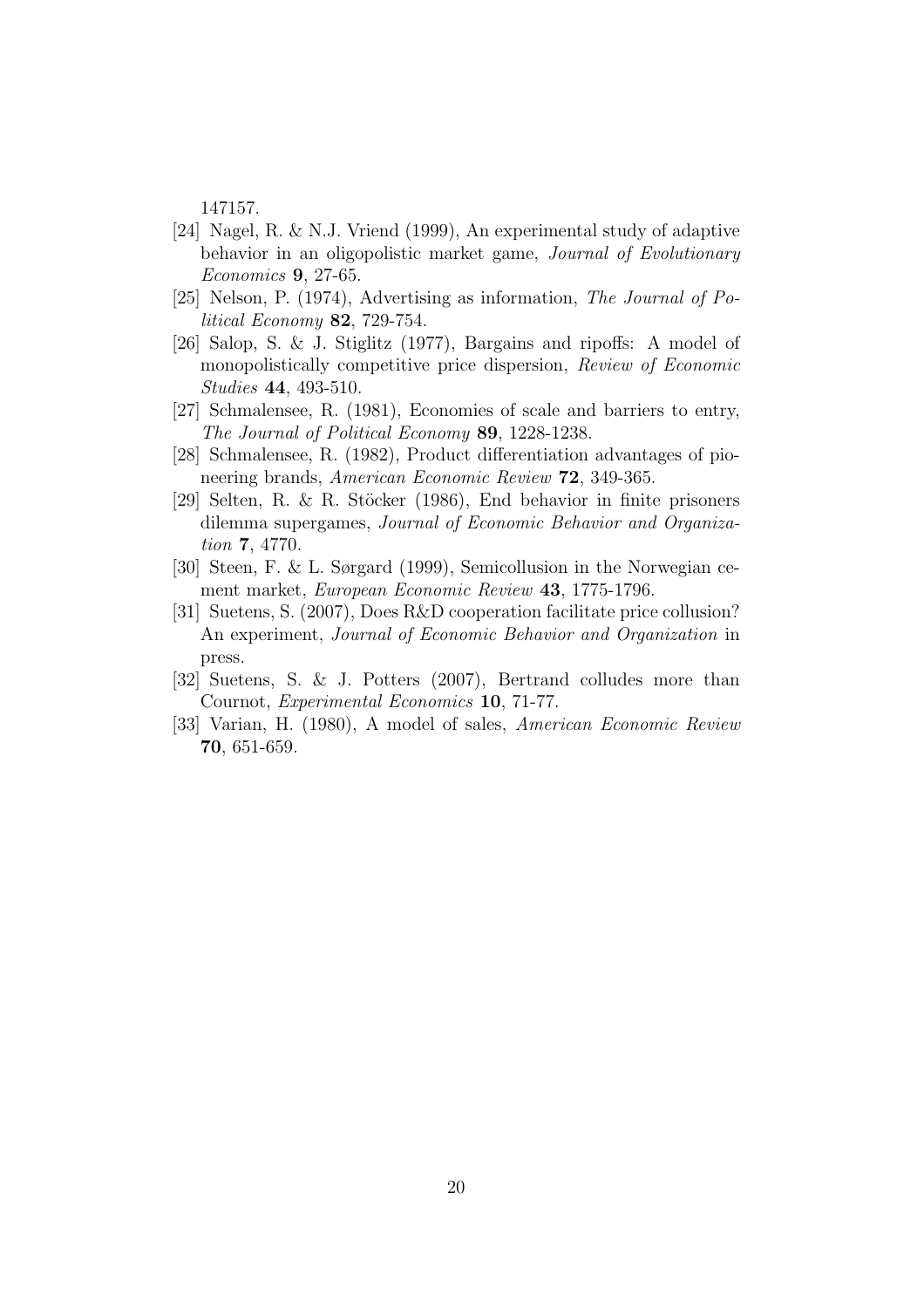## Appendix: Instructions<sup>14</sup>

Thank you for participating in our experiment. We kindly ask you to refrain from any public statements and attempts to communicate directly with other participants. If you violate this rule, we have to exclude you from the experiment. If you have any questions, please raise your hand, and one of the persons who runs the experiment will come to your place and answer your questions. Please read these instructions carefully. In this experiment, you will earn money based on repeated decisions. How much you will earn depends on your decisions as well as the decisions of another participant.

You will repeatedly interact with another, anonymous participant for 60 periods. The instructions are identical for all participants. The other participant will be randomly assigned to you and will remain with you for the entire experiment.

In this experiment, you as well as the other participant have to sell a product on a market. Your profit equals the number of sold entities of your product multiplied by the price, minus production costs. You have to decide on the price of the product. The price can range between 0 and 25 ECU, with 0.01 as the smallest incremental step. The higher the price you choose, the smaller the number of sold entities per period. Whenever the price exceeds a certain level, you cannot sell any entity at all. However, the number of sold entities increases if your competitor increases the price for her product. In summary, your number of sold entities  $(q_{own})$  equals

$$
q_{own} = 6 - p_{own} + 0.5p_{other},
$$

where  $p_{own}$  denotes the price you choose and  $p_{other}$  the price the other participant chooses. Note that for each entity you sell, there are production costs of 1 ECU. Therefore, your profit  $(G_{own})$  is

$$
G_{own} = q_{own} \times p_{own} - 1 \times q_{own}.
$$

In every fifth period, you have the opportunity to invest in your product. We denote your investments as  $m_{own}$ . Investments can range between 0 and 9, with 0.01 as the smallest incremental step. Although you can only change your investments in every fifth period, they increase the number of sold entities in every period. Additionally, the investments of the other participant increase the number of sold entities of your product. The number of sold entities of your product  $(q_{own})$  equals

 $q_{own} = 6 + m_{own} + 0.3m_{other} - p_{own} + 0.5p_{other},$ 

<sup>14</sup>Author's translation of the German instructions for the low condition.